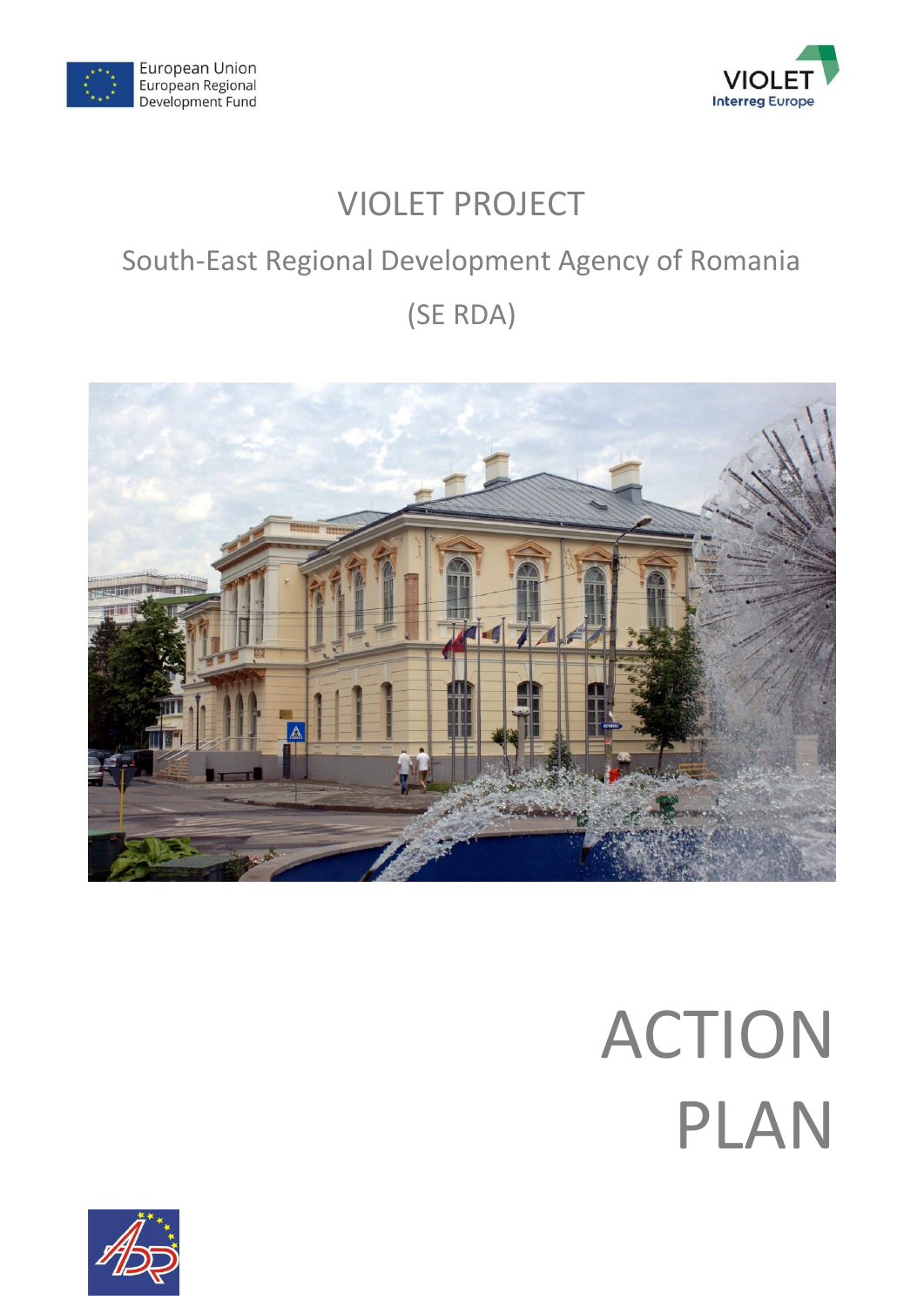



## Table of contents

| III. ACTION - Improvement of the Monitoring Methodology for the Patrimony Projects financed under |  |
|---------------------------------------------------------------------------------------------------|--|
|                                                                                                   |  |
|                                                                                                   |  |
|                                                                                                   |  |
|                                                                                                   |  |
|                                                                                                   |  |
|                                                                                                   |  |
|                                                                                                   |  |
|                                                                                                   |  |
|                                                                                                   |  |

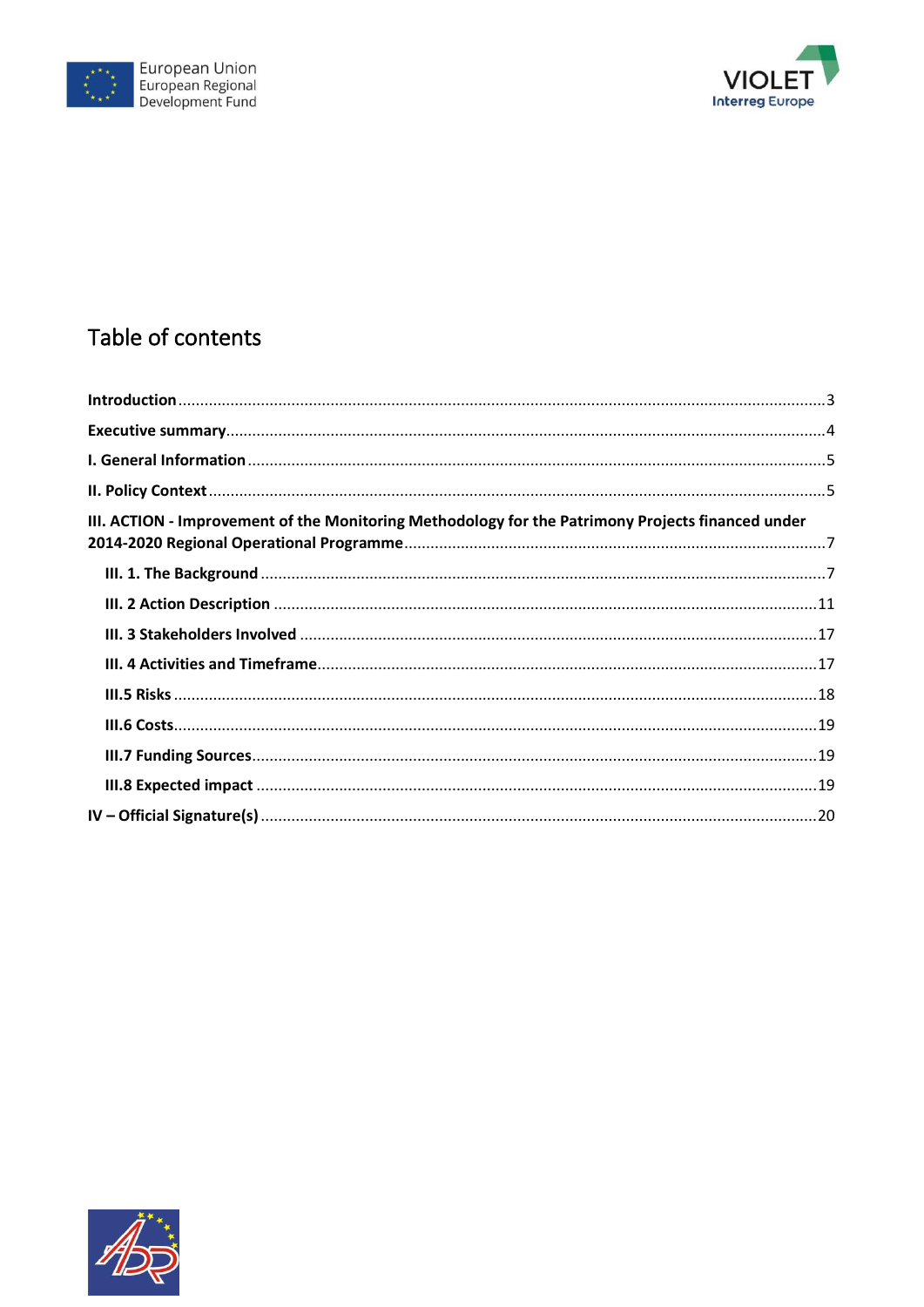



## <span id="page-2-0"></span>Introduction

The EU building stock has a unique mix of historical and modern architecture. The cultural value we attribute to our traditional and historic buildings denotes our identity as communities and individuals, playing an important role in urban and rural environments. However, in a perspective of climate and environmental policy, such buildings demand excess energy if compared to modern building structures.

Despite this, EU legislation, such as the Energy Performance of Buildings Directive (EPBD)  $(2018/844/EU)^1$  and the Energy Efficiency Directive (2012/27/EU), provide standardised methodologies and do not consider the application of modern energy efficiency standards to traditional and heritage buildings. In this context, much of the Member States regulations are based on the European Standard 'EN 16883:2017 Conservation of Cultural Heritage Guidelines'<sup>2</sup>, even though this is only a suite of non-statutory guidelines.

Neglecting the above might run the risk of enhancing negative perceptions around traditional and heritage buildings, as poorly performing or noncompliant. Although, analysis shows that the original construction of such buildings may outperform the proposed energy efficiency interventions. For instance, the building's fabric might have comparative advantage in terms of embodied energy reduction and energy savings during construction/refurbishment stages. The implementation of public policies in this field requires a solid understanding about the existing traditional and heritage building stock, especially about its special features.

VIOLET project aims to preserve traditional and heritage buildings by integrating energy efficiency and cultural heritage into policy planning, management and monitoring, all thanks to interregional cooperation. Through cooperation among five regions (South-East Region/Romania, Aquitaine/France, Zeeland/Netherlands, Andalucia/Spain, Cyprus) at different stages of development and one expert advisory partner from Stuttgart/Germany, VIOLET fosters a multisector, integrated planning approach bringing together organisations in charge of energy efficiency and those in charge of cultural heritage at regional and EU level.

Thanks to a set of interlinked activities for interregional exchange, communication and stakeholder involvement, VIOLET partners developed five Action Plans to improve ERDF and local policy instruments on energy efficiency in traditional buildings.

The Action Plans, stemming from the work carried out throughout the VIOLET project, aim to raise awareness on this important subject matter. The Action Plans have the ambition to change the current policy scenarios across the various regions by giving this building stock the adequate relevance in EU and national legislation. Traditional and heritage buildings must be included in the current legislation/regulation in a more elaborated and targeted manner than currently provided or

<sup>&</sup>lt;sup>2</sup> Drafted by the technical body for the Conservation of Cultural Heritage within the European Committee for Standardization (CEN)



 $1$ <sup>1</sup> To be transposed into national legislation by early 2020.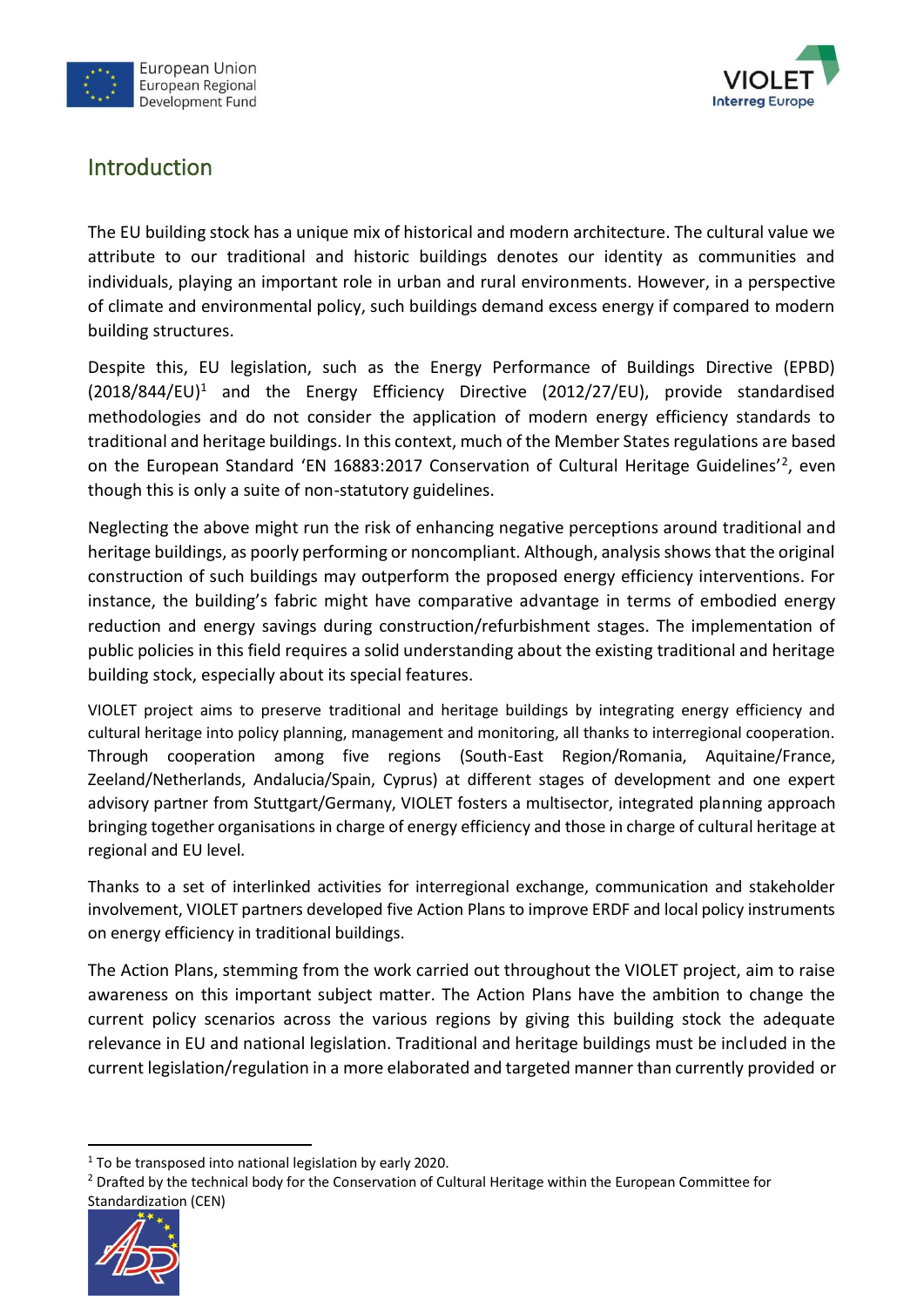



exists, also through the adoption of mandatory provisions. Yes, this is challenging, requiring flexible approaches, but, on the other hand, their compliance with too extensive and strict criteria could cause a deteriorating service to end users or even the inactivity of the building, causing the loss of an invaluable cultural and architectural heritage.

### <span id="page-3-0"></span>Executive summary

Starting from the project objective to improve regional public policies to enhance energy efficiency in traditional buildings, by addressing both low carbon and cultural preservation actions, the South-East Regional Development Agency of Romania developed the Action Plan that envisages to strengthen the policy instrument 2014-2020 Regional Operational Programme, one of the eight operational programmes implemented by Romania during the current programming period. In particular, the Action Plan focuses on the Priority Axis 5 "Conservation, protection, promotion and development of natural and cultural patrimony" that stimulates the rehabilitation, protection, conservation and sustainable valorisation of the cultural patrimony and identity, having in view the local development benefitting of improved built heritage and their increased number of visitors.

The general objective of the Action Plan is to extend and demonstrate the impact of Priority Axis 5.1. within the Regional Operational Programme 2014 – 2020, in terms of energy efficiency by improving the monitoring methodology for the patrimony projects that are currently under implementation.

The idea of developing the Action Plan came from ROP addressed challenges: on the one hand, unsustainable energy consumption and the high saving potential of the public infrastructure, including public buildings and the housing sector, and on the other hand, the need for enhancing the valorisation of valuable cultural patrimony, by rehabilitation and promotion. Both needs have been addressed under distinct priority axis, with no interference, as their objectives are different.

Therefore, the Action Plan focuses on both ROP needs by demonstrating that most of the projects dedicated to rehabilitating and re-valorising valuable built cultural patrimony financed under Priority Axis 5.1 include an important energy efficiency component that may increase ROP impact in terms of reducing CO2 emissions in Romania.

Nevertheless, the Action Plan was inspired by the good practices shared during the interregional cooperation events organised within VIOLET project which demonstrated the important role of methodologies/platforms/reports to measure energy efficiency indicators in cultural heritage buildings, the collaboration between the parties involved in this field and the raising awareness campaigns targeting owners and specialists in cultural heritage patrimony.

The Action Plan implementation envisages two main phases:

- Phase 1 Development of the improved monitoring methodology for the projects under implementation within Priority Axis 5.1;
- Phase 2 Application of the improved monitoring methodology for the projects under implementation within Priority Axis 5.1.

The Action Plan is accompanied by supportive actions, such as: collaboration between the County Directorate on Culture for advisory in drafting the monitoring methodology as well as communication and dissemination actions carried out in terms of raising awareness on the improved monitoring methodology and its estimated impact within 2014-2020 Regional Operational Programme.

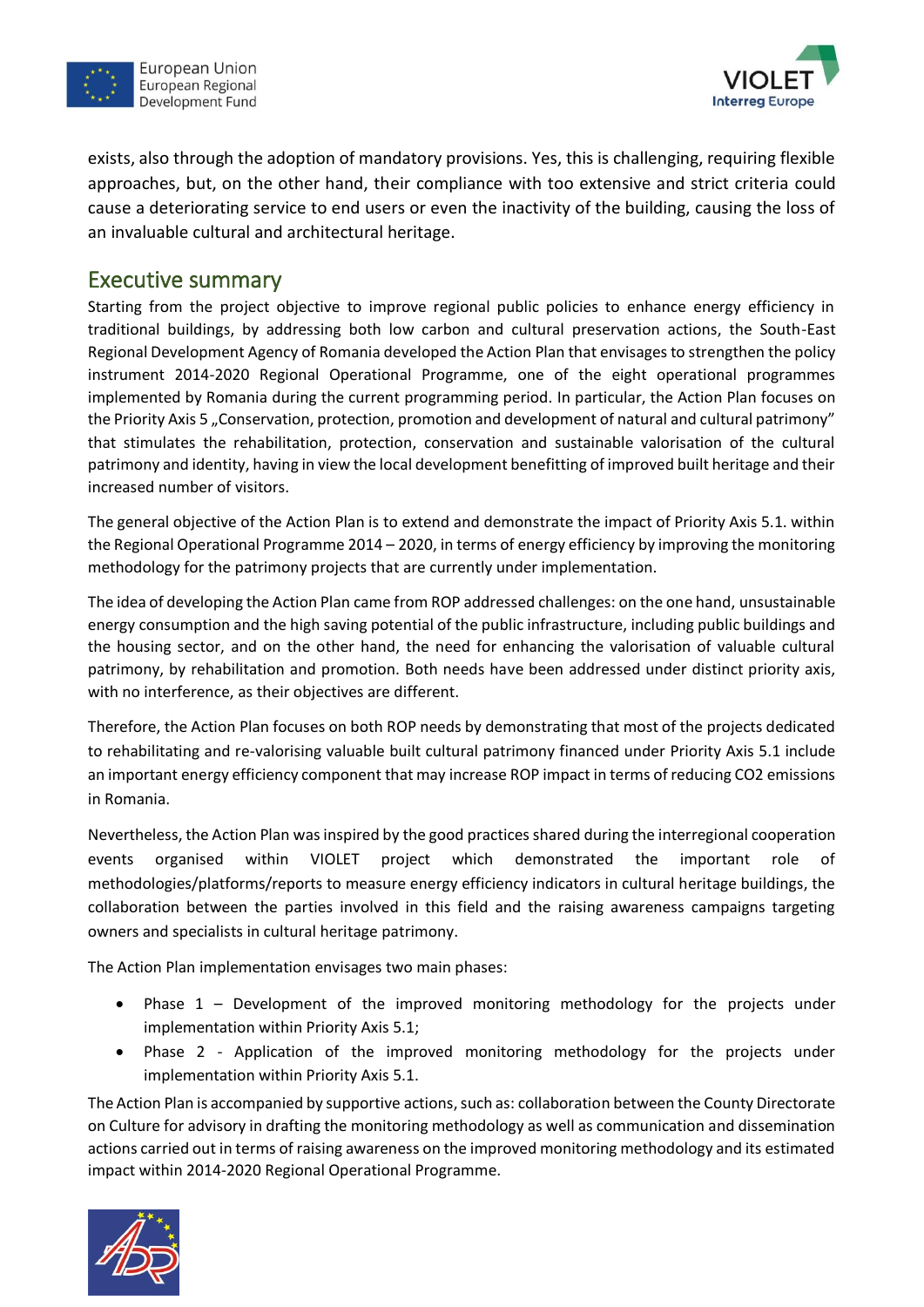



## <span id="page-4-0"></span>I. General Information

Project: VIOLET - preserVe tradItiOnal buiLdings through Energy reducTion

Name of the organisation: South-East Regional Development Agency (SE RDA) – Project Lead Partner

Country: Romania

NUTS2 region: South-East Region

Contact person: Nina IRIMIA, Director of Projects Implementation Department

- email address: nina.irimia@adrse.ro
- phone number: 0040339732416

## <span id="page-4-1"></span>II. Policy Context

The Action Plan aims to impact:

- o **Investment for Growth and Jobs programme**
- o European Territorial Cooperation programme
- o Other regional development policy instrument

Name of the policy instrument addressed: **Regional Operational Programme 2014 – 2020, Priority Axis 5.1: "Conservation, protection, promotion and development of natural and cultural patrimony"**

The Regional Operational Programme (ROP) 2014 – 2020 is one of the eight operational programmes implemented by Romania during the current programming period. The programme is financed by the European Regional Development Fund (ERDF) and it aims at strengthening the coherence between investment and the structural reforms priorities and focuses on the need to promote growth and employment in order to achieve Europe 2020 strategy objectives.

The Programme total budget is of 8,384,288,100.00 €, out of which the total EU contribution is of 6,860,000,000.00 €.

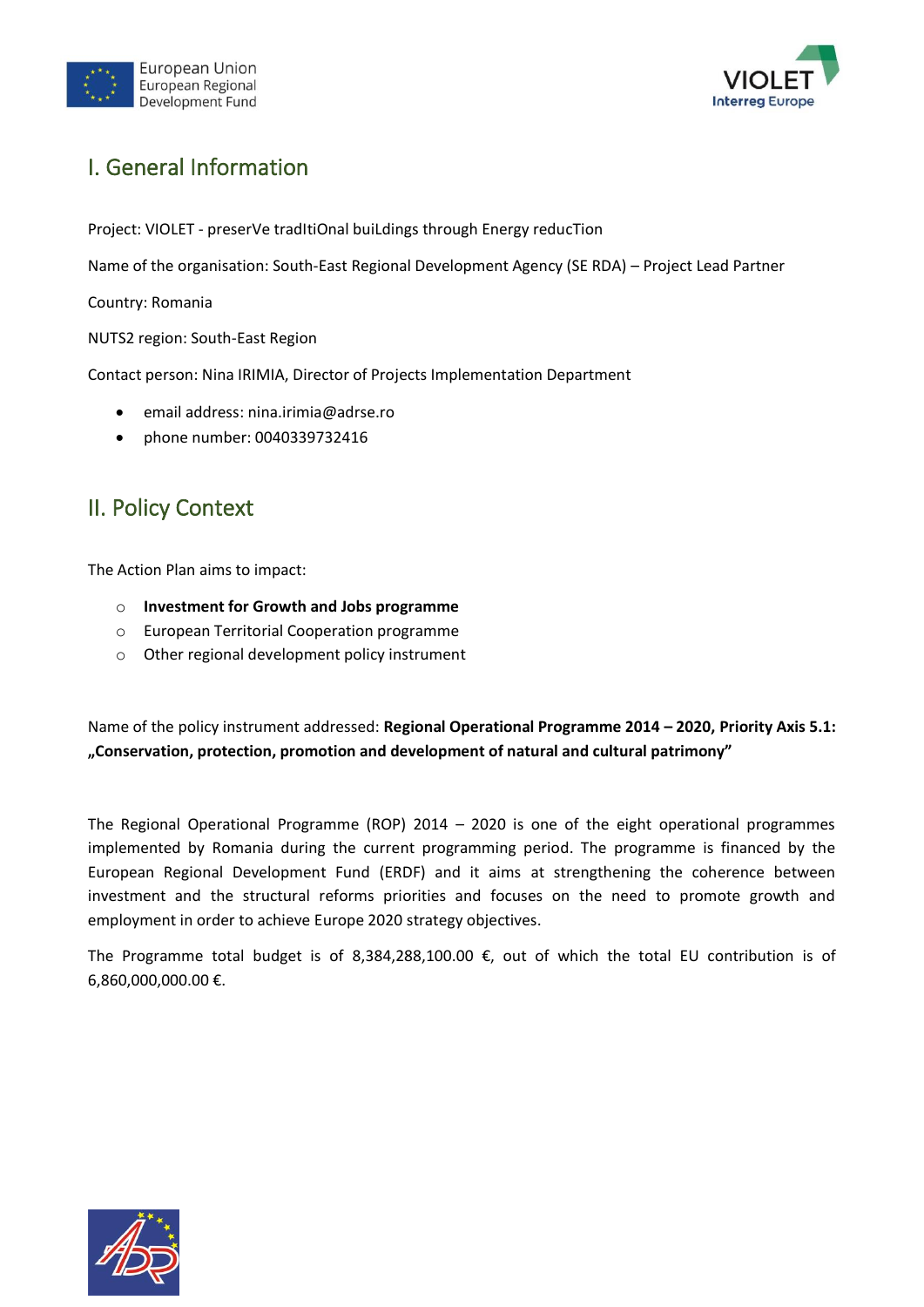

European Union European Regional Development Fund



ROP 2014-2020 is managed by the Ministry of Public Works, Development and Administration (Managing Authority) and implemented with the support of eight Regional Development Agencies. Therefore, the South-East Regional Development Agency represents the Intermediate Body (IB) for 2014-2020 ROP in the South-East Region of Romania, having delegated tasks from the Managing Authority (MA) consisting in: launching and promotion of the calls for proposals, projects evaluation, carrying-out the projects contracting and monitoring phases.

The Programme has been adopted in 2015 and subsequently improved to facilitate the potential beneficiaries access and following the implementation progress of various national/regional and sector strategies. The programme addresses the major development challenges for Romania: regional competitiveness, sustainable urban development, the low-carbon economy, and economic and social infrastructure at regional and local level.

The development needs envisaged by ROP have been identified and prioritized based on the Romanian socioeconomic stage of development, and are in line with the main national and European strategies.

One of the main needs addressed is represented by the unsustainable energy consumption and the high saving potential of the public infrastructure, including public buildings and the housing sector. Moreover, ROP acknowledges and responds to the need for enhancing the valorisation of valuable cultural patrimony, by rehabilitation and promotion. Both needs have been addressed under distinct priority axis, with no interference, as their objectives are different.

**The Action Plan will focus on both ROP needs by demonstrating that most of the projects dedicated to rehabilitating and re-valorising valuable built cultural patrimony include an important energy efficiency component that may increase ROP impact in terms of reducing CO2 emissions in Romania.** 

#### *Priority Axis 5.1. Conservation, protection, promotion and development of natural and cultural patrimony*

The Priority Axis stimulates the rehabilitation, protection, conservation and sustainable valorisation of the cultural patrimony and identity, having in view the local development benefitting of improved built heritage and their increased number of visitors. The projects target solely protected historic monuments, with focus on UNESCO monuments, and national monuments located in urban areas as well as local monuments located in rural areas.

At the level of South-East Region, the total allocation for ROP Priority Axis 5.1 was of 49,821,028 Euro, of which 35,559,664 Euro represented ERDF funds. Three calls for proposals were launched during 2016-2018, two calls for new proposals and one specific call for projects not finalized under national programmes, but eligible for funding under ROP. 19 projects are currently being implemented, having a total value of app. 50.1 Mil. Euro which represents 121.46% of the total allocation at regional level. App. 12.65 Mil. Euro have been authorized for reimbursement up to date.

A very important aspect for the proposed action plan is that the investment proposals allow for a comprehensive approach of the building and may include:

- rehabilitation, reinforcement, protection and conservation of historic monuments;
- interior systems supply installations, equipment and machinery for ventilation, fire proofing;
- other measures for valorising and promoting the building and its activity.

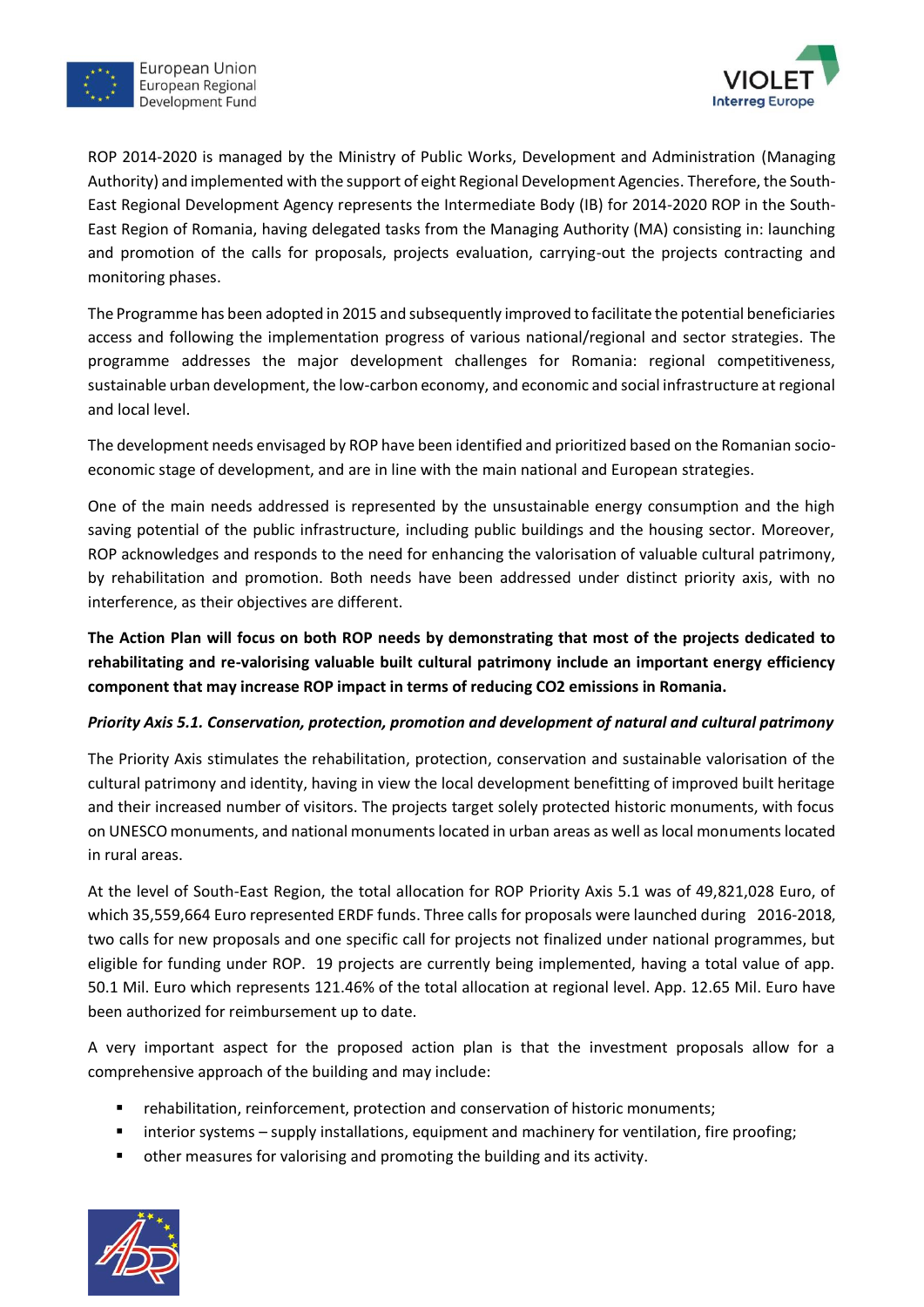



Although this priority axis doesn't require any commitment of the beneficiary towards energy efficiency measures, such as basic actions of performing energy audits pre- and post-investment, or rewarding additionally the projects including such measures, it neither excludes or forbidden energy efficiency measures that might be proposed under the rehabilitation technical solution.

Taking into consideration that the protected buildings proposed to be rehabilitated and valorised under the analysed priority axis are public buildings with energy-consuming activities – e.g. tourist and cultural-related activities, most of the projects include basic energy efficiency measures, if not more sophisticated ones, aiming at decreasing the energy bill and contributing to the reduction of building's carbon footprint.

This context translates into a good opportunity to demonstrate the feasibility of energy efficiency measures with historic monuments (historic buildings), the availability of such measures in various levels of technical and energetic intensities, while providing evidence of practical solutions and, more important, their impact on environment and building. The dissemination activities will ensure these findings will be communicated to interested parties. This approach has been inspired by VIOLET project and partners' good practices.

## <span id="page-6-0"></span>III. ACTION - Improvement of the Monitoring Methodology for the Patrimony Projects financed under 2014-2020 Regional Operational Programme

## <span id="page-6-1"></span>III. 1. The Background

For the proposed policy improvement action plan, SE RDA has been inspired by several good practices that demonstrated the importance and impact of cooperating with entities involved in the field of heritage buildings in terms of input on technical aspects, development of strategies/plans that integrate dissemination, training, communication actions.

Thanks to interregional cooperation exchange of information on partners experiences and good practices that took place during project meetings, bilateral exchanges meetings and staff exchanges, SE RDA made use of the following experiences relevant for the policy instrument improvement:

1. **Collaboration Agreement between Cultural Department and Housing and Refurbishment Department to act jointly in the historic and cultural heritage in Andalusia** – Good Practice promoted by The Public Enterprise for Social Housing and Refurbishment in Andalusia, Regional Ministry of Public Works and Housing.

#### *Relevant aspects:*

The Good Practice aims to protect and promote the Andalusian Historical Heritage as well as to foster the collaboration between public administrations with competence in heritage buildings by signing cooperation agreements that envisage interventions in historical areas, public spaces with special archaeological interest, singular projects in Historical Heritage and surroundings.

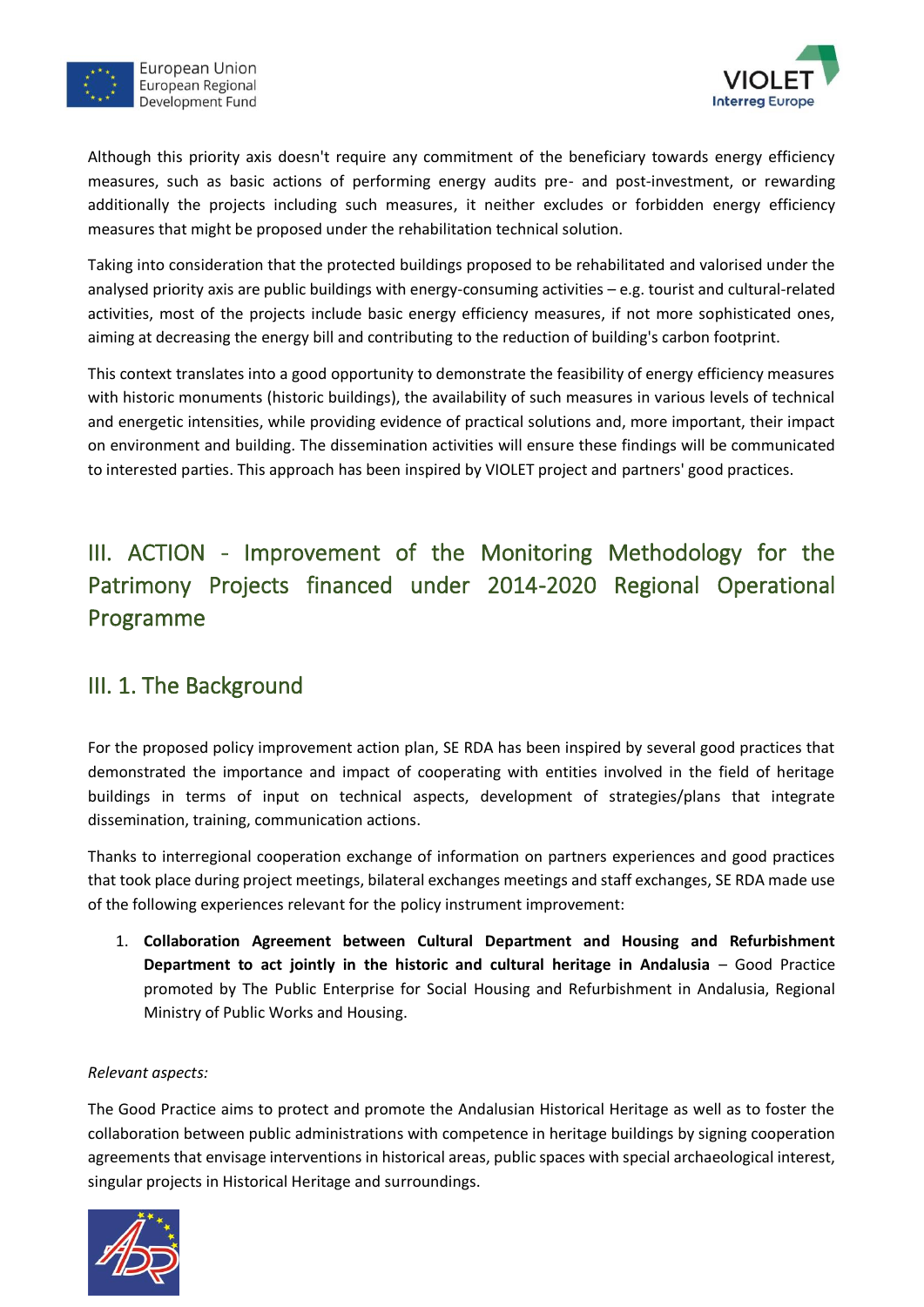



Result: 1% investment of the Housing and Refurbishment Department is managed in coordination with the Cultural Department.

*Lessons learnt:*

The collaboration between the institutions in charge of cultural patrimony and other institutions that may intervene on the cultural patrimony allows for a smooth, articulated and supported identification, promotion and financing of heritage-related projects, based on the Cultural Department knowledge and vision on historic and traditional buildings and sites, their cultural and social value, as well as the administrative and legislative background for interventions. Also, the Andalusian collaboration showed important synergies between the two entities actions and strategies, thus increasing the impact of any action on historical buildings/sites.

**The proposed Action Plan for improving the policy instrument includes, as supportive action, the collaboration with the Territorial Directorate of Culture from Braila County (VIOLET local stakeholder) in the consultation process for drafting the monitoring methodology, taking into consideration their knowledge and high experience in terms of cultural heritage legislation and framework. Therefore, Braila Directorate of Culture will share its knowledge to improve the policy instrument and confirm the feasibility and impact of the entire effort to prove that most of heritage-related rehabilitation projects may include targeted energy-efficiency measures.**

2. **"La Ciudad Amable" -** Good Practice promoted by The Public Enterprise for Social Housing and Refurbishment in Andalusia, Regional Ministry of Public Works and Housing.

#### *Relevant aspects:*

"La Ciudad Amable" is an innovative approach designed to improve the way that public administrations renovate public buildings and public spaces, also focusing the social and ecological aspects. Its objectives are to establish new forms of interventions in the city, to train civil servants and stakeholders involved in the process, to select the projects to be funded and to foster the development of integrated and multisector interventions.

It is the Regional Department of Housing and Refurbishment in Andalusia answer to support and stimulate the access to the Regional Programme for Public Spaces. "La Ciudad Amable" involves raising awareness, dissemination and training activities in relation with the interventions to be undertaken. In the first phase of the programme, good examples and practices have been identified and new policy instruments were developed in that direction, including a multidisciplinary approach, energy efficiency, social inclusion and innovation parameters.

#### *Lessons learnt:*

"La Ciudad Amable" is a scheme based on good practices and examples, used as a base for multidisciplinary training, raising interest of complex projects focused on renovating public spaces, including Historical City Centres and facilitating the preparation of renovation projects to access European funding.

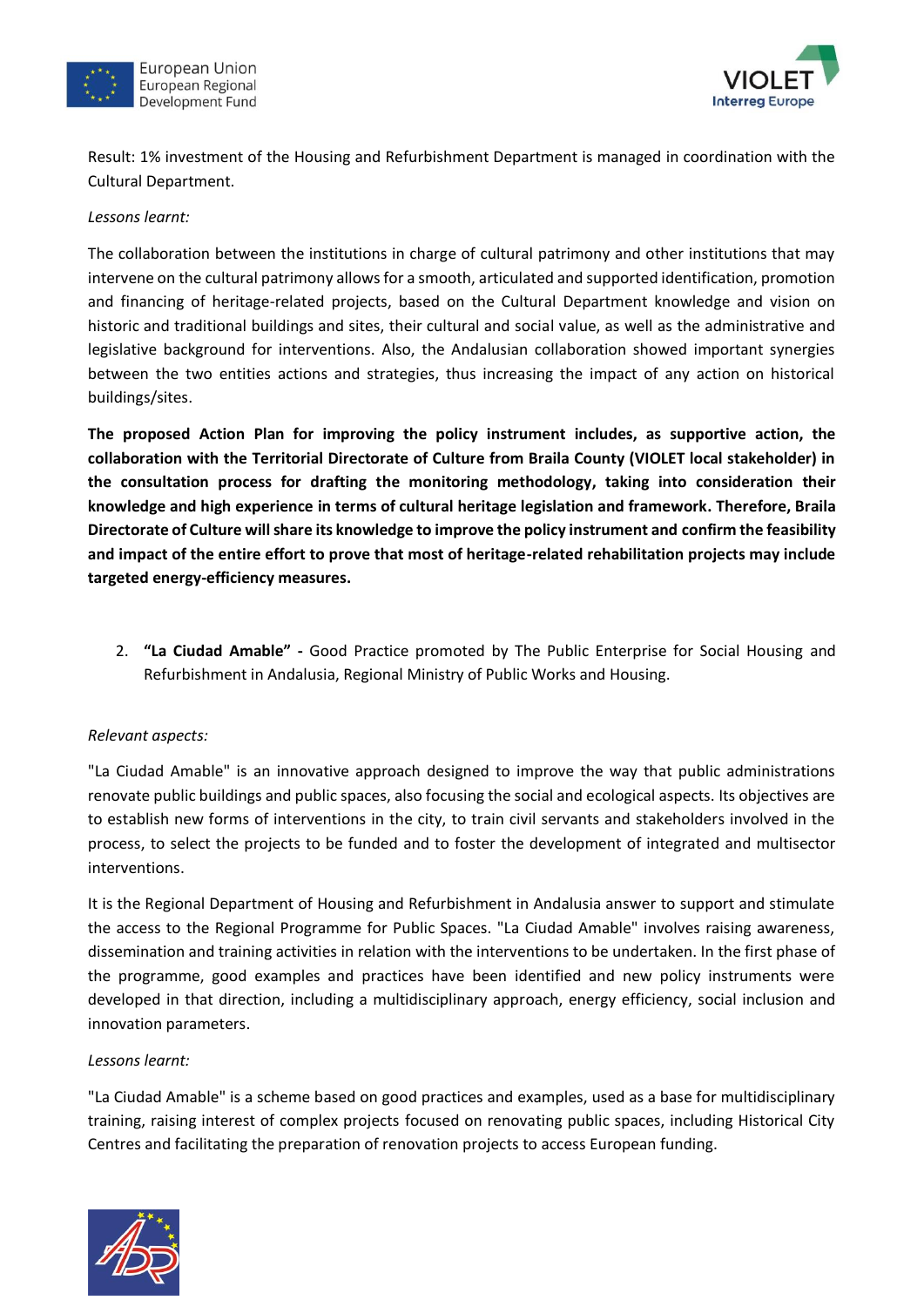



Two of the "soft" integrative and encouraging interventions are of great interest for SE RDA and its policy improvement proposal, also based on a thorough research of elements that later will serve as good practice:

- Training and Capacity Building activities: free open days, conferences and training sessions organised for organisations that joined the initiative. Technicians, city council managers, teachers and professors, environment trainers were the beneficiaries of this activity, as organisations/individuals involved in initiating heritage-related projects;
- Awareness and communication activities: Web platforms, guidelines, good practice catalogue and exhibitions.

**These activities are considered of great value and usefulness for ROP beneficiaries/potential beneficiaries and specialists related to all phases of a project addressing historic and traditional buildings, as they have the capacity to set up teams with a consistent and common understanding on the two-fold subject of energy efficiency and historic buildings**. **Awareness and communication is very important for SE RDA Action Plan, to ensure the relevant critical mass of organisations/individuals confident in the approach and solutions promoted.** 

3. **DuMo (Sustainable Listed Monument) –** Good Practice promoted by NIBE Nederland's Instituut voor Bouwbiologie en Ecologie, Middelburg, The Netherlands

#### *Relevant aspects:*

The Good Practice refers to a calculation model to map sustainability in combination with the building historic value*.* Listed buildings have different historic qualities and their cultural value may differ greatly, thus creating distinct premises for energy efficiency solutions. Even the same building may have parts with different historic values. When the historic value is low, there is a higher number of sustainable measures that potentially could be applied. Specialist advisors are involved in the process, they visit the historic building and determine the historic value of its different parts. Further, the DuMO model offers up to 20 different strategies for each building. Various measures can be compared by using the international calculation model Greencalc+. In the end, owners receive an advisory report. In order to extend the application of DuMo model, a simpler and less expansive version ("Monumentenpaspoort") has been developed and more advisors were trained on both energy saving solutions and heritage.

The National and local government learned from DuMo and changed their policy considering the two important aspects: sustainability and heritage. More sustainable measures are allowed and some municipalities introduced easier permit procedures.

#### *Lessons learnt:*

Using DuMo, the beneficiaries find out that more technically refined and financially attractive approach may be applied, thus creating the premises for an increased number of buildings to be rehabilitated.

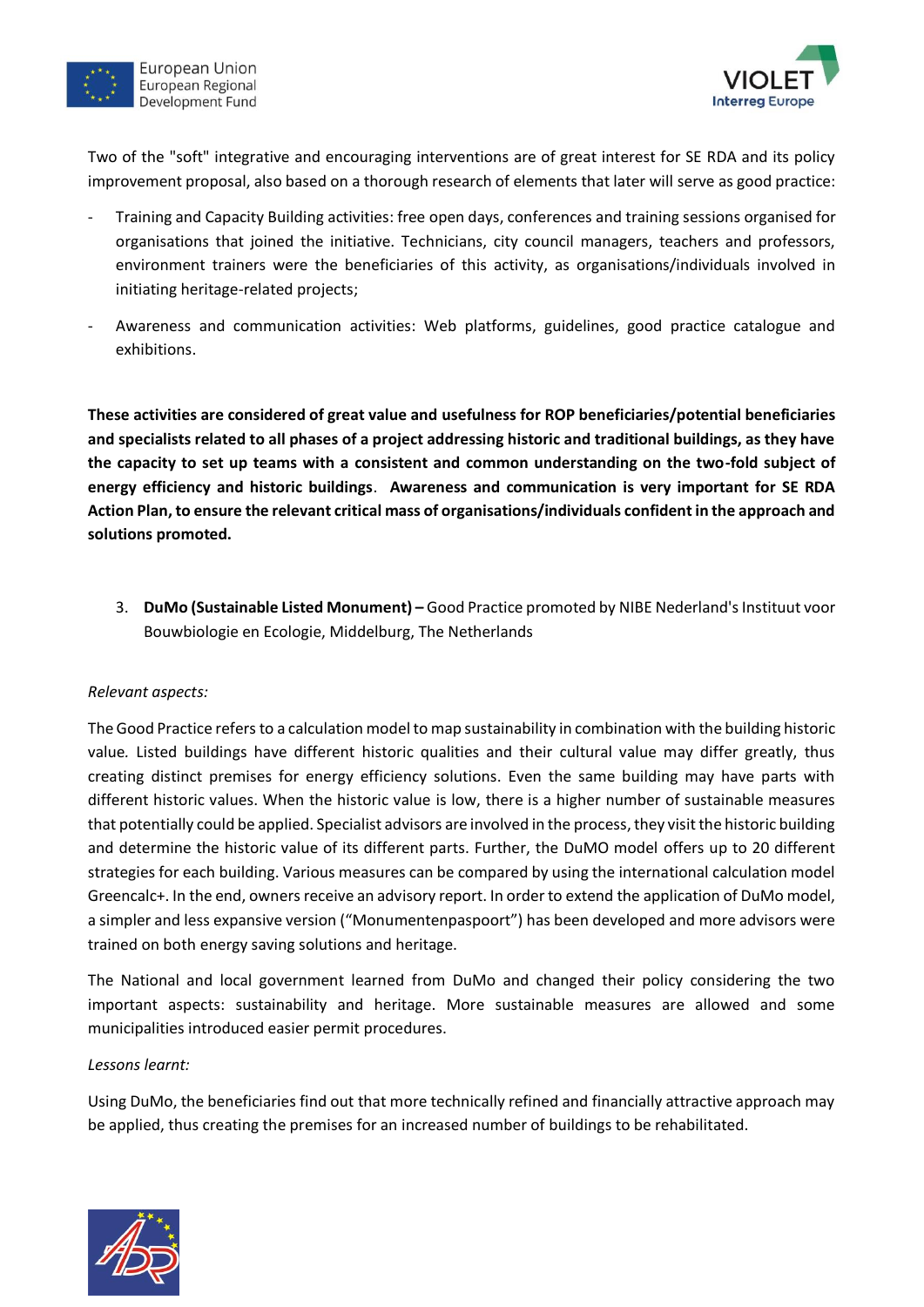



DuMO makes public a number of 20 different strategies for energetic renovation of historic buildings, allowing beneficiaries/owners to be informed, to participate in the entire process of taking decisions based on available and at hand technical facts and instructions.

Also, training the involved specialist-advisors was important for promoting and applying the DuMo model.

**SE RDA uses the lessons learnt and envisages to produce a monitoring methodology by measuring the impact of energy efficiency solutions, derived from the analysis of the heritage renovation projects that are under implementation within ROP, linking them to the historic value and particularities of the renovated buildings.**

4. **The platform on energy renovation of Bordeaux Metropole "Ma Rénov" –** Good Practice promoted by Agence Locale de l'Energie et du Climat, Metropole Bordelaise et Gironde

#### *Relevant aspects:*

Since January 2017, the platform on energy renovation "Ma Rénov" provides technical and financial support to homeowners and stimulates the market by connecting banks, contractors, craftsmen etc. with homeowners.

Independent energy advisors help homeowners from the beginning to the end of their renovation project:

- Auto-diagnostic of their energy consumptions through an online tool;
- Renovation plan;
- Financial plan, support to obtain public financial supports and loans;

– Support for the selection of craftsmen: the platform provides a list of craftsmen certified or a quality charter developed by Bordeaux Metropole. The advisors help then homeowners with the analysis of proposed technical solutions and quotes.

– Supervision of renovation works and post-renovation monitoring.

Training schemes have been implemented in order to increase the number of local skilled specialists and workers certified to intervene on heritage and traditional buildings.

#### *Lessons learnt:*

One entity – placing together a platform, several organisations and an advisory team etc - connecting the relevant contributing parties with the building owner is an important support for beneficiaries, especially for private ones, thus ensuring the objectivity of the entire process. Visibility – awareness raising, training, facile access, friendly information, is equally important for all parties, and stimulates the initiative, while providing all interested parties with an equal base for decisions.

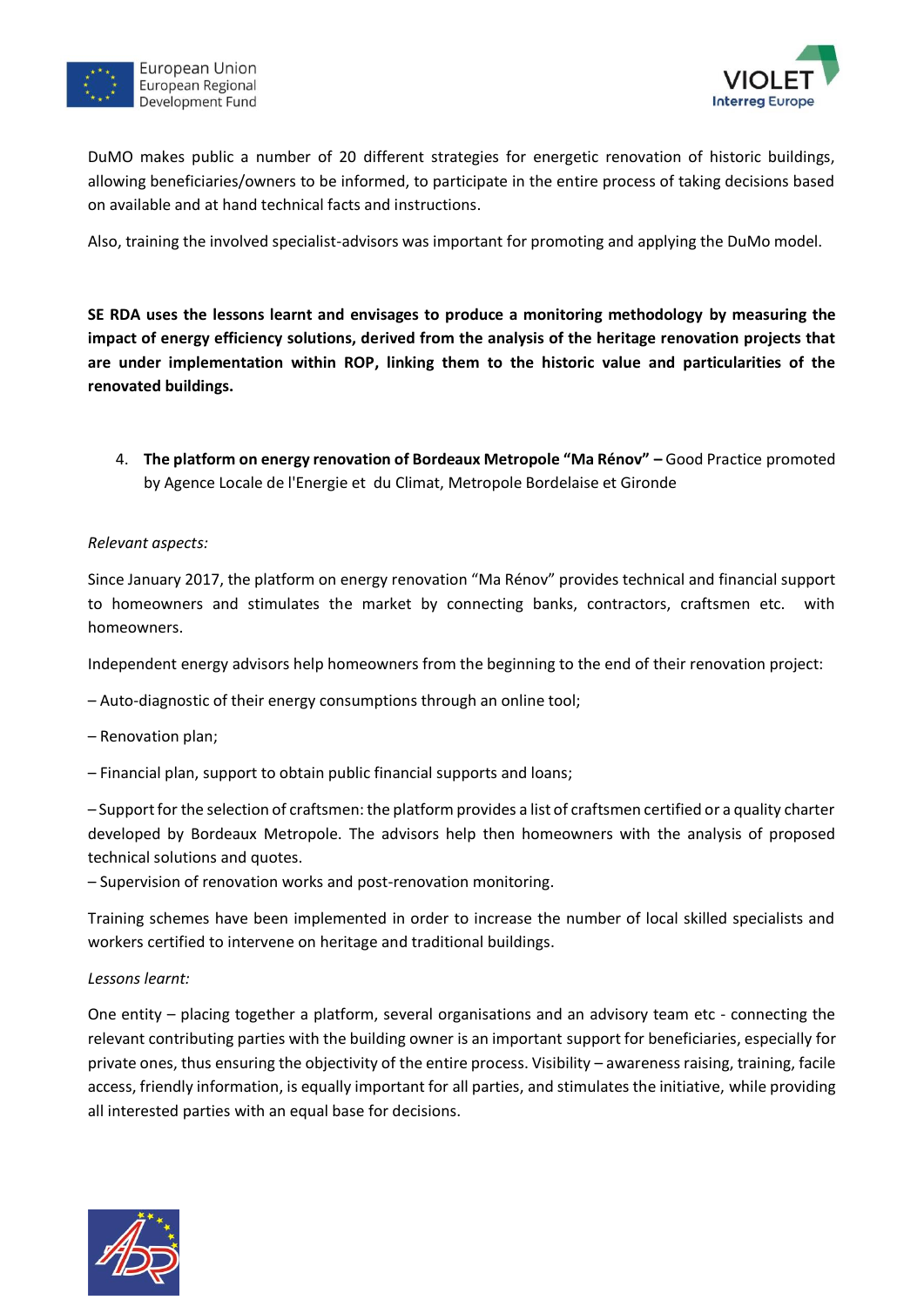



**SE RDA has been inspired by the fact that this good practice shows how owners/beneficiaries can have access to information and comprehensive advisory services. Therefore, the main deliverable of the Action Plan will provide interested parties with substantial information, tested solutions, indicators on energy efficiency etc. Dissemination will have also an important role.**

The above described good practices/lessons have been shared during the interregional cooperation, exchange of information on good practices that took place in conjunction with the project meetings and study visits organized in the partner regions of VIOLET project.

## <span id="page-10-0"></span>III. 2 Action Description

The policy improvement objective is to extend and to improve the impact of Priority Axis 5.1. "Conservation, protection, promotion and development of natural and cultural patrimony" within Regional Operational Programme 2014 – 2020, in terms of energy efficiency by revising and updating the patrimony projects' monitoring methodology.

The energy efficiency component will be introduced and reported during the monitoring period of projects that are currently under implementation within Priority Axis 5.1. Thus, the new monitoring methodology expands its initial purpose by confirming its "footprint" on energy efficiency and, moreover, by illustrating the harmonious cohabitation between the two sectors - protected monument and energy efficiency and creating the basis for requested/imposed energy efficiency measures as a mandatory provision for financing rehabilitation and conservation projects aiming at historic monuments.

This approach will contribute to achieving SE RDA's objectives related to VIOLET project, namely:

- to demonstrate the feasibility of energy efficiency measures in all patrimony projects;
- to validate the positive impact of Priority Axis 5.1. on energy-related indicators;
- to increase the number of heritage buildings with improved classification of energy consumption, by providing the owners with an easy-to-use methodology of introducing energy efficiency measures in rehabilitation works.

In order to achieve these objectives, the Action Plan will demonstrate that, even not requested by the Programme rules, Priority Axis 5.1 covers the energy efficiency theme in most of the financed projects, and thus, to justify the operation of extending and improving the monitoring methodology.

#### *Demonstration and justification – Impact estimation methodology*

To demonstrate and justify the contribution of Priority Axis 5.1. to energy efficiency ROP indicators, the Action Plan will exploit the premises that the projects of heritage buildings rehabilitation propose elements – architectural works, supply system, installations and equipment - that count for a more efficient energy consumption, e.g. more efficient carpentry and windows, roof, electrical installations, LED bulbs, better power systems, etc., that these proposals/measures can be identified and correlated with the type of building

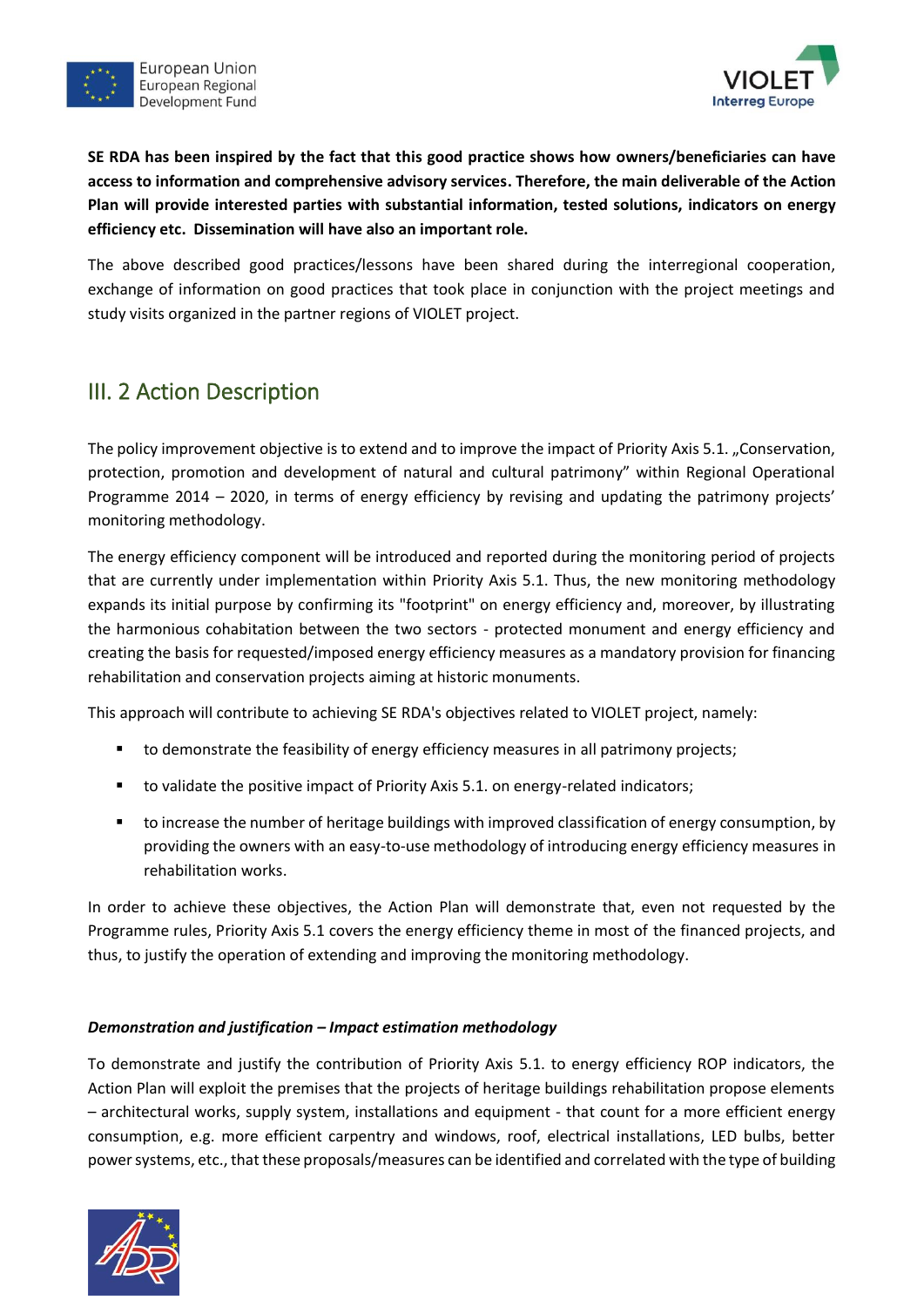



to which they apply - depending on the historical value of the building, its architectural features and structure, etc.

To estimate the savings in terms of energy consumption (equivalent to lower CO2 emissions), all technical solutions relevant for the field of energy efficiency must be identified at project level, quantified and analysed. As this phase refers to projects under implementation, the proposed analysis will be carried out on projects technical documentation as approved under the Building Permit and by the programme's authorities.

Once identified the energy efficiency-related technical solutions approved and applied for the rehabilitation of the historical monuments, their impact on energy consumption will be quantified in comparison with the buildings initial technical circumstances described in detail in their technical documentation.

Energy efficiency-related monitoring indicators will be also established so that the monitoring methodology to include targets, their definition and methods of monitoring.

| <b>Indicator</b>                                                                                   | Value in the beginning of project<br>implementation | Value obtained as a result of<br>the project implementation<br>(output) |
|----------------------------------------------------------------------------------------------------|-----------------------------------------------------|-------------------------------------------------------------------------|
| Annual<br>concentration<br>the<br>0t<br>greenhouse gases (equivalent tones<br>of CO <sub>2</sub> ) |                                                     |                                                                         |
| Annual consumption of<br>primary<br>energy (kWh/year)                                              |                                                     |                                                                         |

Potential indicators to measure the savings in terms of energy consumption:

*The annual estimated decrease of greenhouse gas* is the difference between the values recorded at the end of the project implementation (estimation of the measures/packages of measures proposed in the Energy Audit Report) and registered values in the beginning of the implementation, if such measurements have been performed. The annual index specific to CO2 equivalent emissions is calculated on the basis of the Methodology for calculating the energy performance of buildings, approved by the Order of the Minister of Transport, Construction and Tourism no. 157/2007, subsequently amended and supplemented. According to the methodology, the energy consumption is recalculated for the proposed measures /package of measures, while calculating the costs and duration of investment recovery.

*The decrease of the annual primary energy consumption* is given by the difference between the value calculated at the end of the project implementation and the value calculated at the beginning of the project implementation. The transformation of the final energy into primary energy is performed for each energy vector (heating/cooling, hot water, electricity) using the corresponding coefficients of conversion into primary energy provided in the Order of Ministry of Regional Development, Public Administration and European Funds no. 2641/2017. It is calculated on the basis of the Methodology for calculating the energy performance of buildings, approved by the Order of the Minister of Transport, Construction and Tourism no. 157/2007, subsequently amended and supplemented.

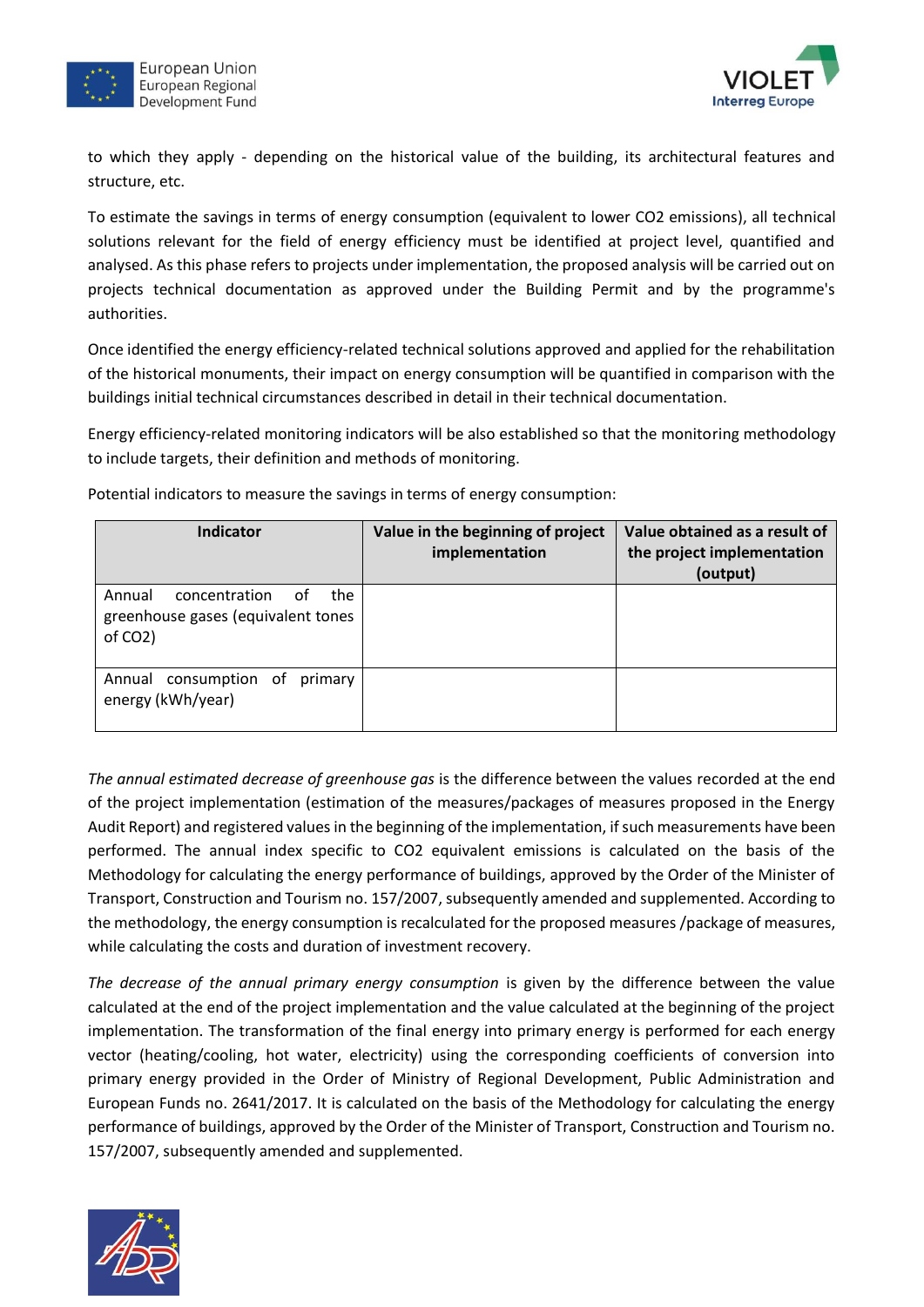



At the same time, by identifying the concrete and approved solutions for energy efficiency and their correlation with the specificity of the historic monument, its historic value – either of the entire building, or by part, the methodology will indicate a set of energy efficiency measures that can be applied without putting at risk the integrity of the monument-building, as a result of deriving from technical projects that comply with all the monument protection legislation.

The "Energy Efficiency Impact Assessment Methodology" will be undertaken by SE RDA and it will include a clear, concrete and feasible module dedicate to monitoring projects in terms of energy efficiency impact. An estimated number of 5-7 projects will be analysed, so that results and conclusions are relevant.

#### *Details regarding the work to be carried-out*:

**Phase 1: Elaboration of the VIOLET "Energy Efficiency Impact Assessment Methodology" which identifies and quantifies the energy efficiency measures in heritage buildings financed by 2014-2020 Regional Operational Programme, Priority Axis 5.1 "Conservation, protection, promotion and development of natural and cultural patrimony"**:

- each project covers two sets of technical information: (1) information about the existing situation, presented in technical documentation, technical expertise, photographs, etc. and (2) information about the proposed situation (at large);

- the analysis of these two sets of information, field visits and other on-the-spot actions depending on the building site stage, as well as discussions with the designers and builders will lead to the identification of the elements/measures proposed at the level of works, installations and equipment/equipment that can leads to savings in electricity and thermal energy consumption.

The methodology will include a detailed presentation of these elements/measures from a technical point of view, and there can be also added other elements/measures in accordance with the legislation and being achievable on the ground.

#### **Phase 2: Application of the VIOLET "Energy Efficiency Impact Assessment Methodology"**

The methodology will be applied for the projects that are under implementation within the Priority Axis 5.1 - "Conservation, protection, promotion and development of natural and cultural patrimony" - 2014-2020 Regional Operational Programme. It is estimated that the methodology could be applied on an estimated number of 5-7 projects currently under implementation.

Based on the findings, a report will be drafted underlining the impact of the projects implemented within Priority Axis 5.1 from the energy efficiency perspective.

#### *Complementary and supporting actions*

In line with the lessons learnt under VIOLET Project, the following measures are to be applied so that the policy improvement action plan to have the envisaged effect, to ensure its visibility and extend its consequences beyond the ROP frame, the Methodology and its guidelines sections to become a technical tool for architects and engineers involved in projects dedicated to the rehabilitation of heritage and traditional buildings.

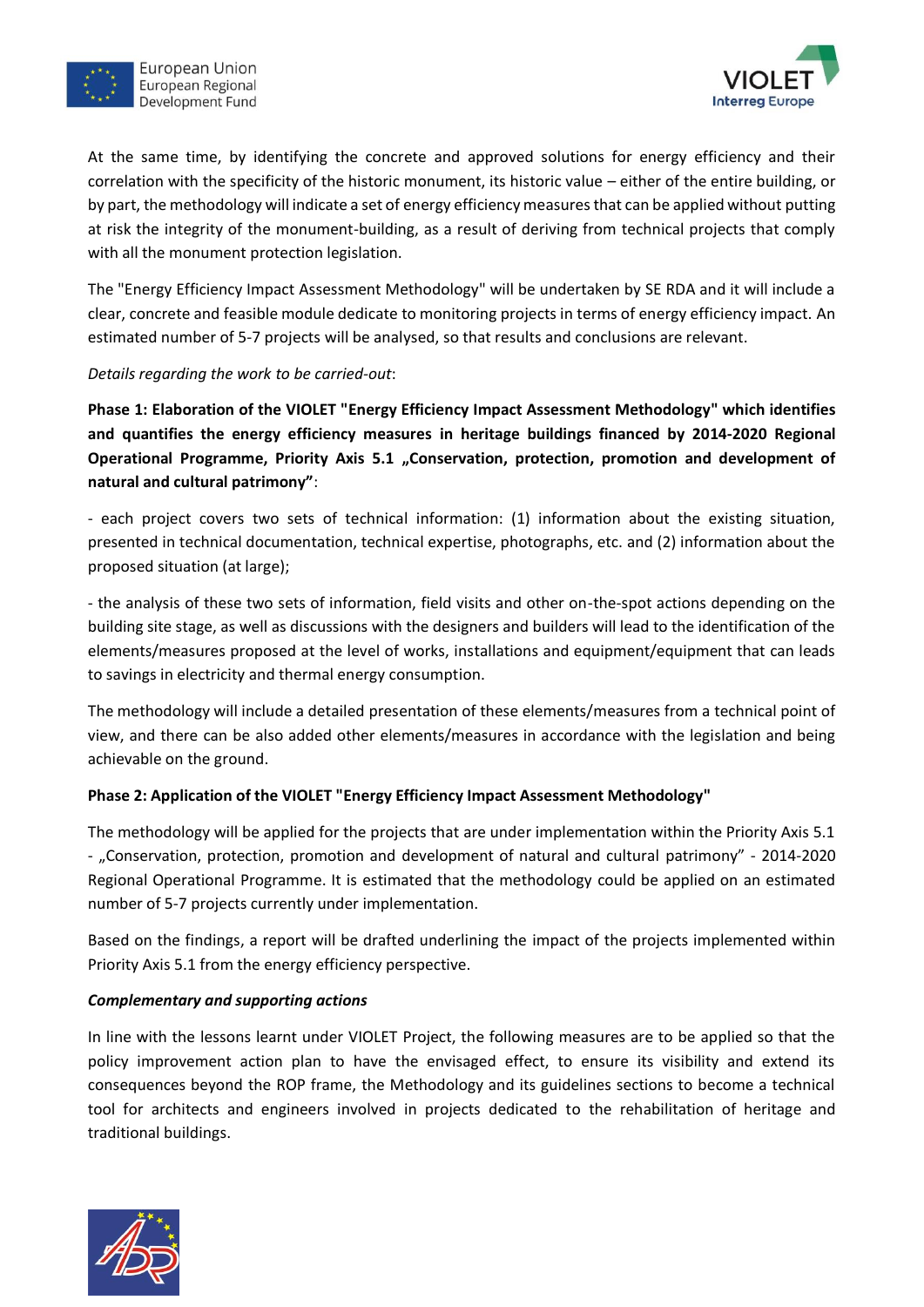



#### *Supporting Action 1: Collaboration with the Territorial Directorate of Culture*

The Territorial Directorate of Culture is the representative of the Ministry of Culture at county level and it is in charge of ensuring that the patrimony-related national legislation and local regulations (such as Urban Planning Plans or patrimony-related strategies) are applied for constructions in a protected area or renovations of a protected building or area.

All technical designs addressing such an investment are to be approved by the Regional/County Committees for Historic Monuments composed of architects, designers, artists, archaeologists, engineers etc.

In this context, their involvement in the Action Plan is critical and it would ensure, on one hand, the relevance and applicability of the methodology, and, on the other hand, the impact of the methodology beyond ROP frame.

Having this in mind, Braila County Directorate of Culture, as a stakeholder within VIOLET Project and as member of the Community of Practice and VIOLET Ambassador, will play an advisory role for drafting the monitoring methodology targeting heritage buildings.

#### *Supporting Action 2: Dissemination and Awareness raising*

The current context for applying energy efficiency measures to historic and traditional buildings denies the favourable impact of such measures and emphasises the possible negative irreversible changes such buildings may undergo. More informed interested parties will ensure their engagement in the monitoring process and beyond.

Thus, it is proposed that during the entire process of applying the methodology, the beneficiaries along with their project implementation team (engineers and architects, builders, site managers and project management consultants) will be informed on the practical and non-invasive solutions in which the dimension of energy efficiency can be included in the rehabilitation projects of valuable buildings.

To ensure that the methodology goes beyond ROP frame and creates a context for change, its dissemination will be undertaken by publication of the methodology on SE RDA website.

#### *Needs to which the policy improvement proposal responds*

According to the territorial analysis carried out by the beginning of the project implementation and reflected in the SWOT analyses, the following weaknesses have been identified:

#### *Multi-sectoral needs:*

- Lack of mutual understanding amongst professionals coming from the 2 sectors: energy efficiency and cultural heritage, due to much focused approaches and no integrative visions;
- The large teams of experts often tend to complicate solutions, while new research shows that keeping simple the solutions may be better for historic buildings and artefacts;
- Lack of official advice literature on energy efficiency and historic buildings guiding the stakeholders and owners on legal framework, interpretation, solutions, case studies, pool of experts, information sources, funding sources, etc.;

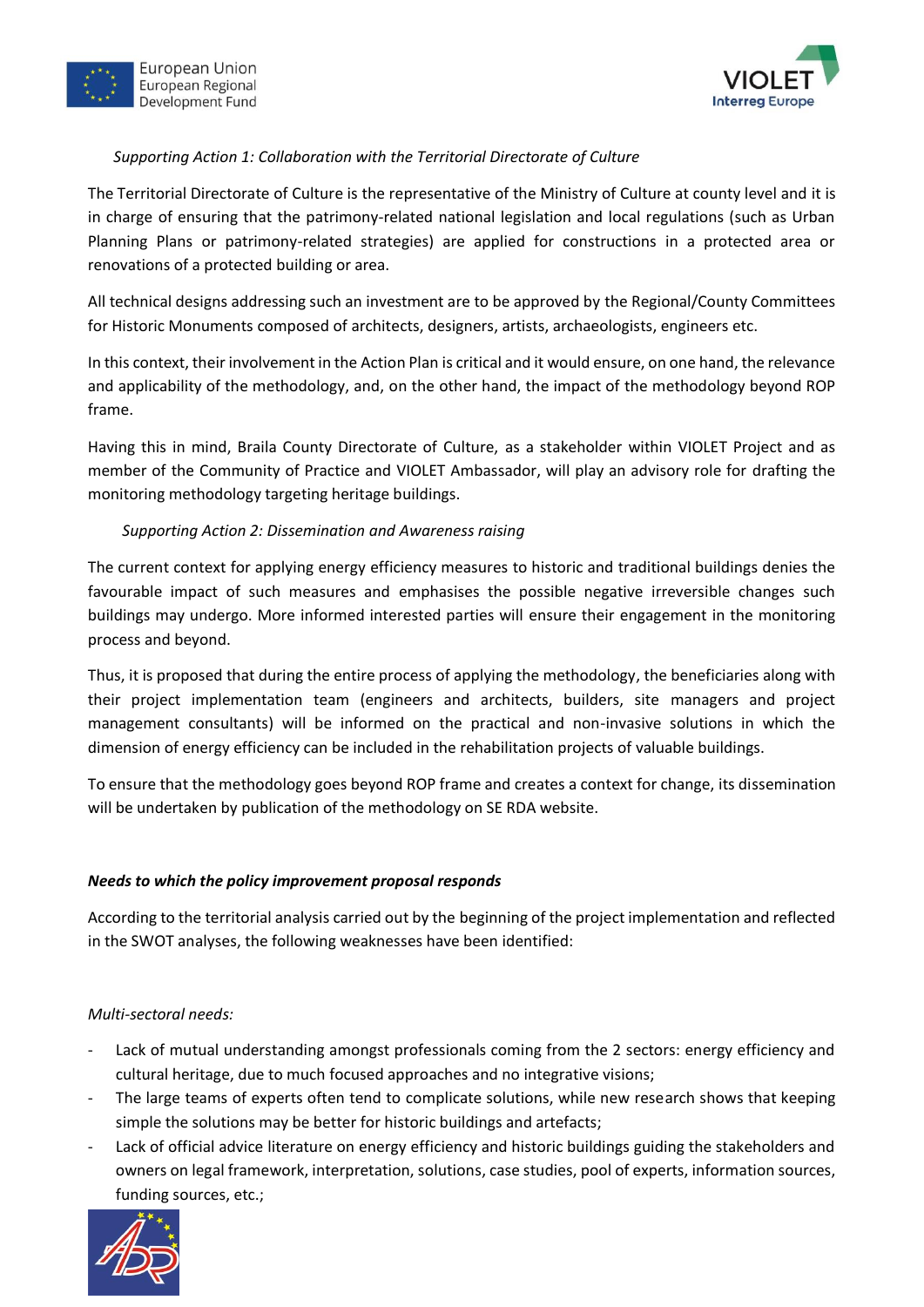



- Lack of visibility and promotion on the existing advice literature/voluntary regulations/codes of conduct determining lack of implementation;
- No collaboration/partnership platform for energy efficiency and heritage specialists, owners, stakeholders, etc.

#### *Capacity needs:*

- Few available training courses – either formal or informal – are available for stakeholders and public officers involved in administrating heritage buildings or initiating projects to include energy efficiency measures.

#### *Technical and non-technical needs:*

- Architects and engineers have limited information on the available solutions, including on the building materials, solving both aspects – energy efficiency and cultural heritage. Periodical and extended information and education is needed;
- Most of the listed heritage and traditional buildings that applied energy efficiency measures face serious degradations, loss of their character and authenticity, turning relevant authorities and architects against efficiency measures and calling for additional regulations;
- Few information/awareness raising /education campaigns for the users/owners of the heritage buildings, based on their specific needs, and showing the benefits of renovating the buildings, including energetic renovation, for ensuring a sustainable conservation.

Therefore, the four GPs have been of great inspiration for covering these needs with particular and adapted solutions in the action plan for implementing SE RDA policy improvement strategy, as follows:

| <b>Need</b>                                                                                                                                                                                                                                                | Answer                                                                                                                                                                                                                                                                                                                                                                                 |  |
|------------------------------------------------------------------------------------------------------------------------------------------------------------------------------------------------------------------------------------------------------------|----------------------------------------------------------------------------------------------------------------------------------------------------------------------------------------------------------------------------------------------------------------------------------------------------------------------------------------------------------------------------------------|--|
| understanding<br>of<br>mutual<br>Lack<br>amongst<br>professionals coming from the 2 sectors: energy<br>efficiency and cultural heritage, due to much<br>focused approaches and no integrative visions.                                                     | Technical and common literature integrating the<br>two subjects of energy efficiency and cultural<br>heritage - GP2<br>Training schemes targeting separately or jointly<br>$\overline{\phantom{a}}$<br>owners/administrators, architects and engineers,<br>constructors and craftsmen - GP 2, GP 3, GP 4<br>Awareness raising campaigns - GP 2, GP 3, GP 4<br>$\overline{\phantom{a}}$ |  |
| The large teams of experts often tend to<br>complicate solutions, while new research shows<br>that keeping simple the solutions may be better<br>for historic buildings and artefacts.                                                                     | Specialised relevant institutions are involved and<br>mediate the debate $-$ GP 1                                                                                                                                                                                                                                                                                                      |  |
| Lack of official advice literature on energy<br>efficiency and historic buildings guiding the<br>stakeholders and owners on legal framework,<br>interpretation, solutions, case studies, pool of<br>experts, information sources, funding sources,<br>etc. | Technical and common literature integrating the<br>two subjects of energy efficiency and cultural<br>heritage - GP2                                                                                                                                                                                                                                                                    |  |

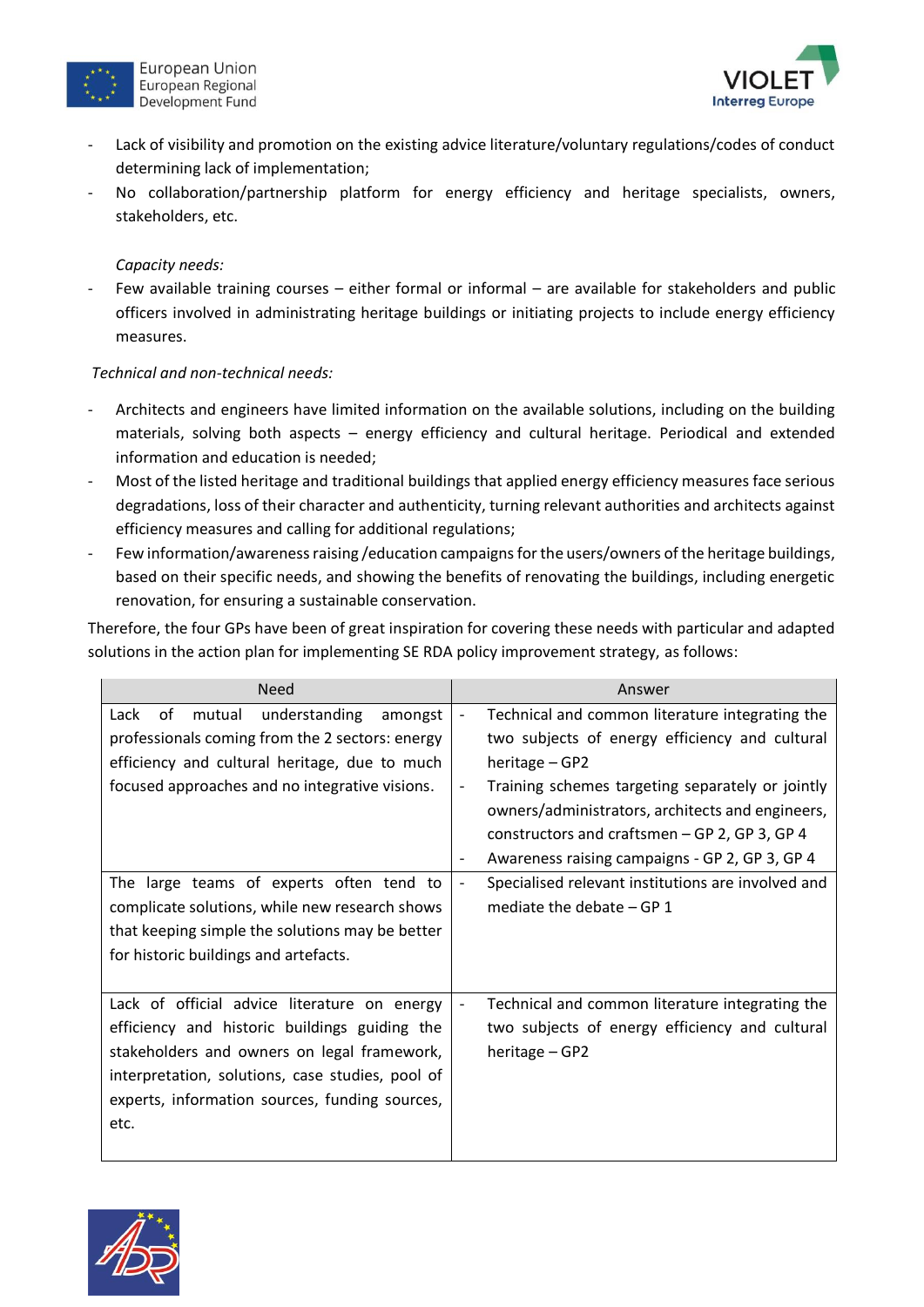



| Lack of visibility and promotion on the existing<br>advice literature/voluntary regulations/codes of<br>conduct determining lack of implementation.<br>Few available training courses - either formal or<br>informal - are available for stakeholders and<br>public officers involved in administrating<br>heritage buildings or initiating projects to<br>include energy efficiency measures. | $\Box$<br>$\Box$                                                                               | Awareness raising campaigns - GP 2, GP 3, GP 4<br>Training schemes targeting separately or jointly<br>owners/administrators, architects and engineers,<br>constructors and craftsmen - GP 2, GP 3, GP 4                                                                                                                                                                                                             |
|------------------------------------------------------------------------------------------------------------------------------------------------------------------------------------------------------------------------------------------------------------------------------------------------------------------------------------------------------------------------------------------------|------------------------------------------------------------------------------------------------|---------------------------------------------------------------------------------------------------------------------------------------------------------------------------------------------------------------------------------------------------------------------------------------------------------------------------------------------------------------------------------------------------------------------|
| Architects<br>engineers<br>limited<br>and<br>have<br>information on the available solutions, including<br>on the building materials, solving both aspects -<br>efficiency and<br>cultural<br>heritage.<br>energy<br>Periodical and extended information<br>and<br>education is needed.                                                                                                         | $\Box$<br>$\qquad \qquad \blacksquare$<br>$\overline{\phantom{a}}$<br>$\overline{\phantom{a}}$ | Specialised relevant institutions are involved and<br>mediate the debate $-$ GP 1<br>Technical and common literature integrating the<br>two subjects of energy efficiency and cultural<br>heritage - GP2<br>Training schemes targeting separately or jointly<br>owners/administrators, architects and engineers,<br>constructors and craftsmen - GP 2, GP 3, GP 4<br>Awareness raising campaigns - GP 2, GP 3, GP 4 |
| Most of the listed heritage and traditional<br>applied<br>buildings<br>that<br>energy<br>efficiency<br>measures face serious degradations, loss of their<br>character and authenticity, turning relevant<br>authorities and architects against efficiency<br>measures and calling for additional regulations.                                                                                  | $\Box$<br>$\overline{\phantom{a}}$<br>$\overline{\phantom{a}}$                                 | Technical and common literature integrating the<br>two subjects of energy efficiency and cultural<br>heritage - GP2<br>Training schemes targeting separately or jointly<br>owners/administrators, architects and engineers,<br>constructors and craftsmen - GP 2, GP 3, GP 4<br>Awareness raising campaigns - GP 2, GP 3, GP 4                                                                                      |
| Few information/awareness raising /education<br>campaigns for the users/owners of the heritage<br>buildings, based on their specific needs, and<br>showing the benefits of renovating the<br>buildings, including energetic renovation, for<br>ensuring a sustainable conservation.                                                                                                            | $\blacksquare$<br>$\overline{\phantom{a}}$                                                     | Technical and common literature integrating the<br>two subjects of energy efficiency and cultural<br>heritage - GP2<br>Training schemes targeting separately or jointly<br>owners/administrators, architects and engineers,<br>constructors and craftsmen - GP 2, GP 3, GP 4<br>Awareness raising campaigns - GP 2, GP 3, GP 4                                                                                      |

Thus, the overall objective is to create an attractive, encouraging and supporting framework for an efficient energy approach of the heritage buildings.

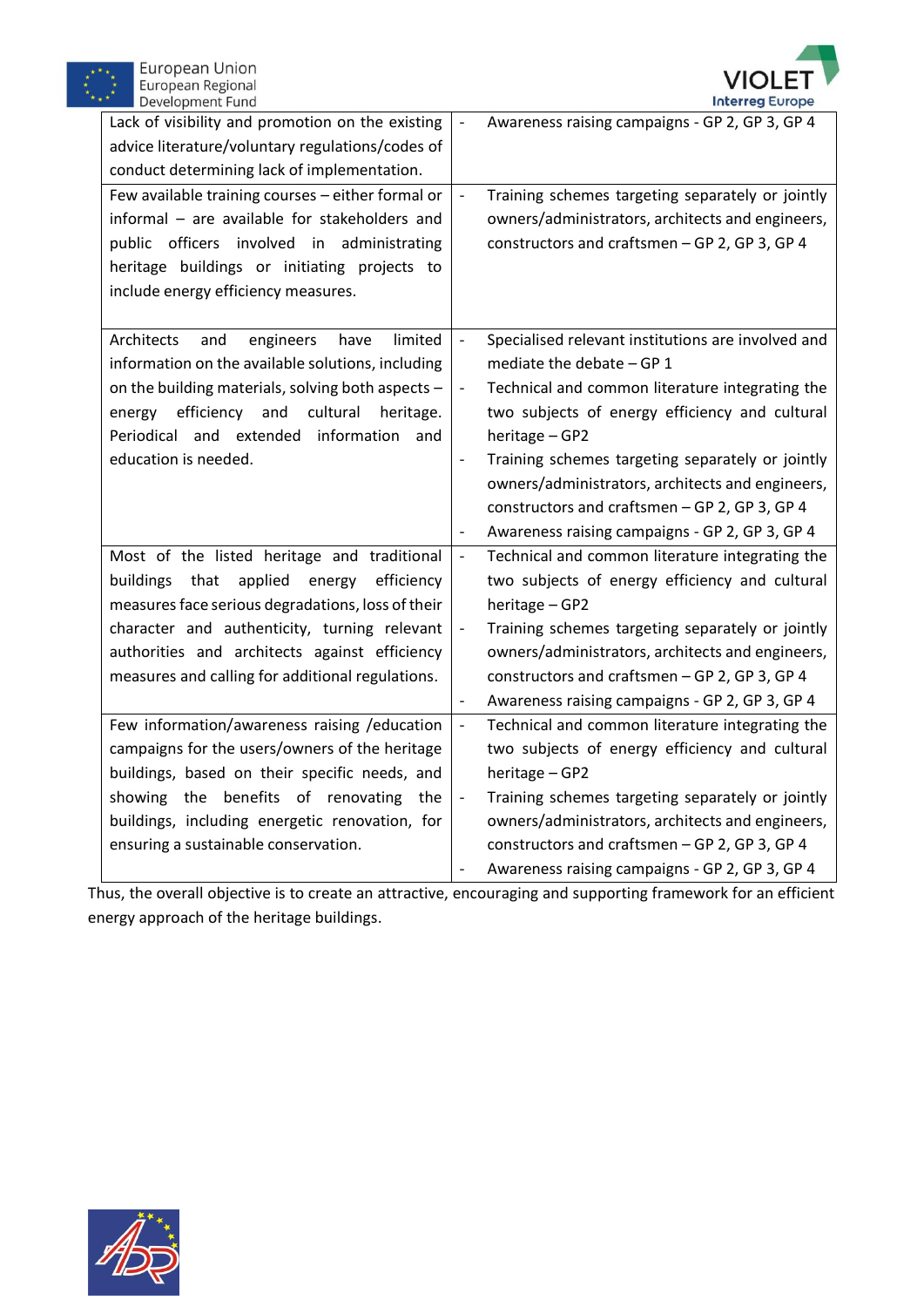



## <span id="page-16-0"></span>III. 3 Stakeholders Involved

| Name of organisation                         | Role in Action Plan (max.200 characters)                    |  |
|----------------------------------------------|-------------------------------------------------------------|--|
| SE RDA - Intermediate Body for ROP 2014-2020 | Support the implementation of the Action Plan by informing  |  |
|                                              | the beneficiaries on the improved monitoring methodology    |  |
|                                              | and its estimated impact.                                   |  |
| SE RDA - Implementation Projects Department  | Coordinator of the process for the policy improvement.      |  |
|                                              | Promoter/Ambassador of the Policy Improvement towards       |  |
|                                              | the members of the Local Stakeholder Group and other        |  |
|                                              | interested parties. In charge of monitoring the Action Plan |  |
|                                              | implementation.                                             |  |
| Braila County Directorate on Culture         | Plays an important advisory role in assessing and providing |  |
|                                              | recommendations on the updated version of the monitoring    |  |
|                                              | methodology for energy efficiency<br>for<br>measures        |  |
|                                              | heritage/traditional buildings.                             |  |
|                                              | Participates in the awareness raising campaign for the      |  |
|                                              | monitoring methodology dissemination targeting owners       |  |
|                                              | and specialists.                                            |  |
| <b>Buzau County Council</b>                  | Participate in the awareness raising campaign for the       |  |
| <b>Buzau City Hall</b>                       | monitoring methodology dissemination targeting owners       |  |
| <b>Tulcea County Council</b>                 | and specialists.                                            |  |
| Constanta County Council                     |                                                             |  |
| <b>Vrancea County Council</b>                |                                                             |  |

## <span id="page-16-1"></span>III. 4 Activities and Timeframe

| <b>Activity</b><br><b>Number</b> | <b>Activity Description</b>                                                                                                                                                                                                                                                                                                                                                           | <b>Responsible</b>                                                                                | <b>Timeframe</b>           |
|----------------------------------|---------------------------------------------------------------------------------------------------------------------------------------------------------------------------------------------------------------------------------------------------------------------------------------------------------------------------------------------------------------------------------------|---------------------------------------------------------------------------------------------------|----------------------------|
| 1                                | Setting up of the team to elaborate the<br>Monitoring<br>Methodology<br>joint<br>and<br>formulation of the content and schedule.                                                                                                                                                                                                                                                      | SE RDA - Implementation<br><b>Projects Department</b>                                             | January 2020-March<br>2020 |
| $\overline{2}$                   | Preliminary analysis of the<br>existent<br>e.g)<br>documentation<br>the<br>available<br>monitoring procedure for projects under<br>implementation within Priority Axis 5.1 of<br>of<br>ROP;<br>analysis<br>the<br>technical<br>documentation for the projects under<br>implementation) as<br>basis<br>for<br>the<br>development of the draft version of the<br>Monitoring Methodology | SE RDA - Implementation<br>Projects Department;<br>SE RDA - Intermediate<br>Body of ROP 2014-2020 | March $2020 - May$<br>2020 |
| 3                                | Development of the draft version of the<br>monitoring methodology                                                                                                                                                                                                                                                                                                                     | SE RDA - Implementation<br><b>Projects Department</b>                                             | June 2020- July 2020       |
| 4                                | Carrying-out the consultation process for<br>discussing the draft version of the<br>monitoring methodology with the                                                                                                                                                                                                                                                                   | SE RDA - Implementation<br><b>Projects Department</b>                                             | July 2020 - August<br>2020 |

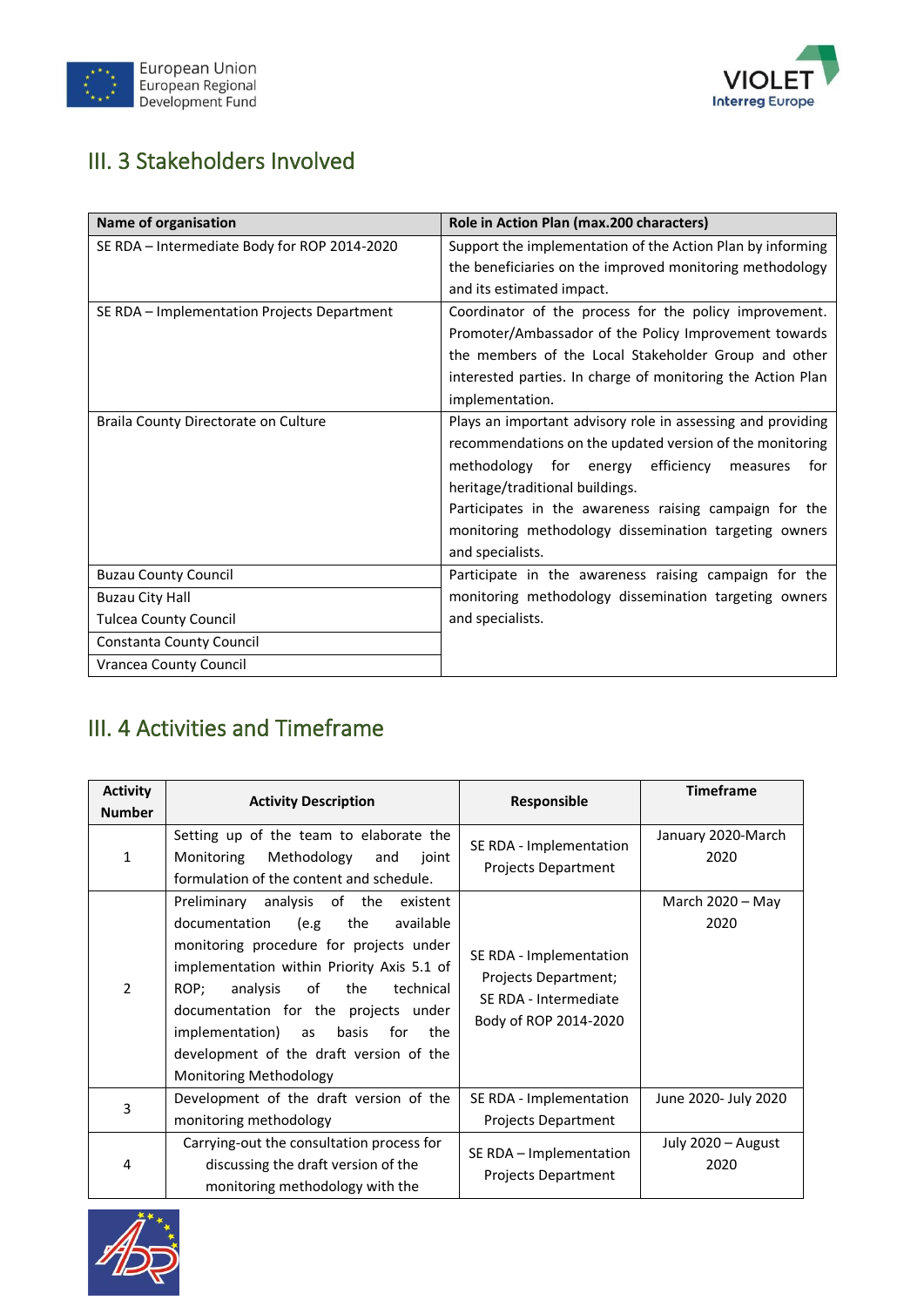



|   | representatives of ROP Intermediate Body,                                                                    | (coordinator of the              |                |
|---|--------------------------------------------------------------------------------------------------------------|----------------------------------|----------------|
|   | Braila County Directorate on Culture                                                                         | consultation process);           |                |
|   |                                                                                                              | SE RDA - Intermediate            |                |
|   |                                                                                                              | Body of ROP 2014-2020;           |                |
|   |                                                                                                              | <b>Braila County Directorate</b> |                |
|   |                                                                                                              | on Culture                       |                |
| 5 | Development of monitoring methodology -                                                                      | SE RDA - Implementation          | September 2020 |
|   | final version                                                                                                | Projects Department              |                |
|   | Agreement on the final version of the                                                                        | SE RDA - Intermediate            | September 2020 |
| 6 | monitoring methodology                                                                                       | Body of ROP 2014-2020            |                |
| 7 | Publication of the monitoring methodology                                                                    | SE RDA - Implementation          | September 2020 |
|   | - final version                                                                                              | Projects Department              |                |
|   | Dissemination of the monitoring<br>methodology among the grant beneficiaries<br>and other interested parties | SE RDA - Implementation          | October 2020-  |
|   |                                                                                                              | Projects Department;             | December 2021  |
|   |                                                                                                              | <b>Local County Councils</b>     |                |
|   |                                                                                                              | from Constanta, Buzau,           |                |
| 8 |                                                                                                              | Vrancea, Tulcea and              |                |
|   |                                                                                                              | Buzau City Hall;                 |                |
|   |                                                                                                              | <b>Braila County Directorate</b> |                |
|   |                                                                                                              | on Culture                       |                |
| 9 |                                                                                                              | SE RDA - Implementation          | October 2020-  |
|   | Application of the monitoring methodology<br>by the grant beneficiaries                                      | Projects Department;             | October 2021   |
|   |                                                                                                              | SE RDA - Intermediate            |                |
|   |                                                                                                              | Body of ROP 2014-2020;           |                |
|   |                                                                                                              | <b>Grant Beneficiaries</b>       |                |

## <span id="page-17-0"></span>III.5 Risks

The policy improvement proposal and its action plan have been analysed in terms of risks management and the following risks have been identified:

| <b>Description of Risk</b>                     | probability<br>(High,<br>Level<br><b>of</b> | <b>of</b><br><b>Description</b> |
|------------------------------------------------|---------------------------------------------|---------------------------------|
|                                                | Medium, Low)                                | <b>Contingency Plan</b>         |
| Very limited influence to change the Policy    | Low                                         | The<br>Action<br>Plan<br>was    |
| Instrument                                     |                                             | developed in collaboration      |
|                                                |                                             | the Intermediate<br>with        |
|                                                |                                             | Body of 2014-2020 ROP           |
|                                                |                                             | envisages<br>the<br>and         |
|                                                |                                             | improvement<br>of<br>the        |
|                                                |                                             | existent<br>monitoring          |
|                                                |                                             | methodology<br>that<br>is       |
|                                                |                                             | currently used by the IB for    |
|                                                |                                             | projects implementation.        |
| methodology<br>The<br>monitoring<br>and<br>its | Low                                         | The<br>monitoring               |
| practical guidelines for energy efficient      |                                             | methodology will be the         |
| solution for heritage/traditional buildings    |                                             | consultation<br>result<br>a     |
| fails its practicality                         |                                             | process between the ROP         |
|                                                |                                             | Braila<br>ΙB<br>County<br>and   |

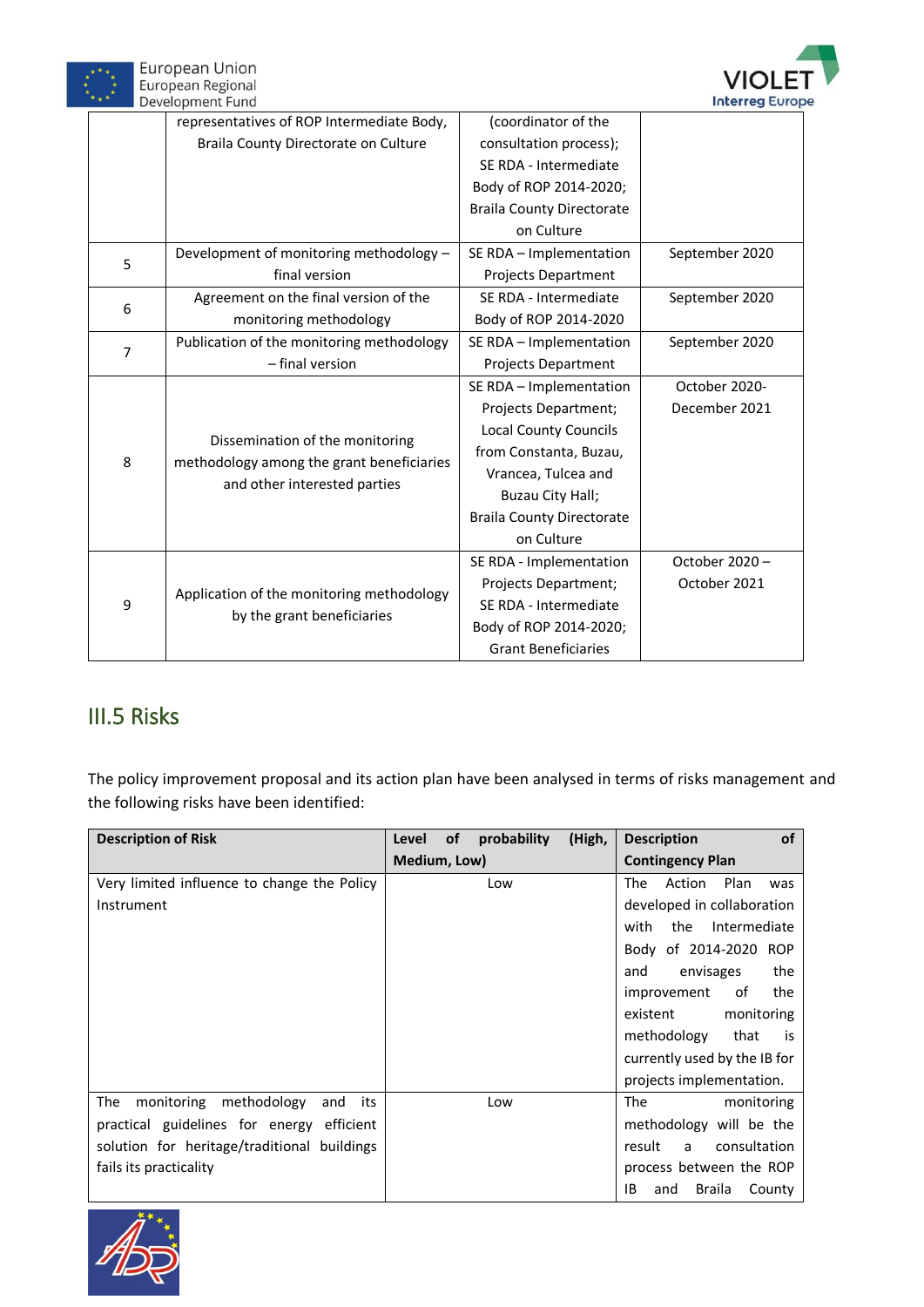



|                                                       |      | Directorate on Culture in           |
|-------------------------------------------------------|------|-------------------------------------|
|                                                       |      | terms of its practical use          |
|                                                       |      | and the adequate energy             |
|                                                       |      | efficiency indicators.              |
| Unrealistic changes in the scope of the               | Low  | Plan<br><b>The</b><br>Action<br>was |
| investment priorities under the proposed              |      | discussed<br>with<br><b>IB</b>      |
| <b>Action Plan</b>                                    |      | representatives so that the         |
|                                                       |      | changes<br>rigorously<br>to         |
|                                                       |      | reflect the needs in terms          |
|                                                       |      | of measuring the energy             |
|                                                       |      | efficiency impact of the            |
|                                                       |      | under<br>projects                   |
|                                                       |      | implementation<br>within            |
|                                                       |      | Priority Axis 5.1.                  |
| beneficiaries<br><b>ROP</b><br>for<br>applying<br>the | High | The methodology will be             |
| monitoring methodology are reluctant to               |      | largely disseminated and            |
| measure the impact of energy efficiency in            |      | the important role of its           |
| cultural heritage buildings since there are no        |      | application in terms of             |
| mandatory indicators for the projects                 |      | measuring the impact of             |
| implementation                                        |      | efficiency<br>energy<br>in.         |
|                                                       |      | cultural heritage buildings         |
|                                                       |      | will be explained to the            |
|                                                       |      | grant beneficiaries.                |

#### <span id="page-18-0"></span>III.6 Costs

For the implementation of the Action Plan, the following costs are needed:

staff costs for the monitoring of the projects under implementation within 2014-2020 ROP, Priority Axis 5.1.

#### <span id="page-18-1"></span>III.7 Funding Sources

The funding sources is the Technical Assistance Programme for Priority Axis 5.1: "Conservation, protection, promotion and development of natural and cultural patrimony" within ROP 2014 – 2020 (ERDF and National Budget).

#### <span id="page-18-2"></span>III.8 Expected impact

The "Energy Efficiency Impact Assessment Methodology" represents a clear, concrete and feasible instrument dedicated to monitoring the projects under implementation within Priority Axis 5.1 from the perspective of energy efficiency impact. It aims to be a relevant tool for the Intermediate Body of 2014-2014 ROP in terms of collecting relevant indicators on energy efficiency as a result of renovation in cultural heritage buildings, but also a technical tool for architects and engineers involved in projects dedicated to the rehabilitation of heritage and traditional buildings.

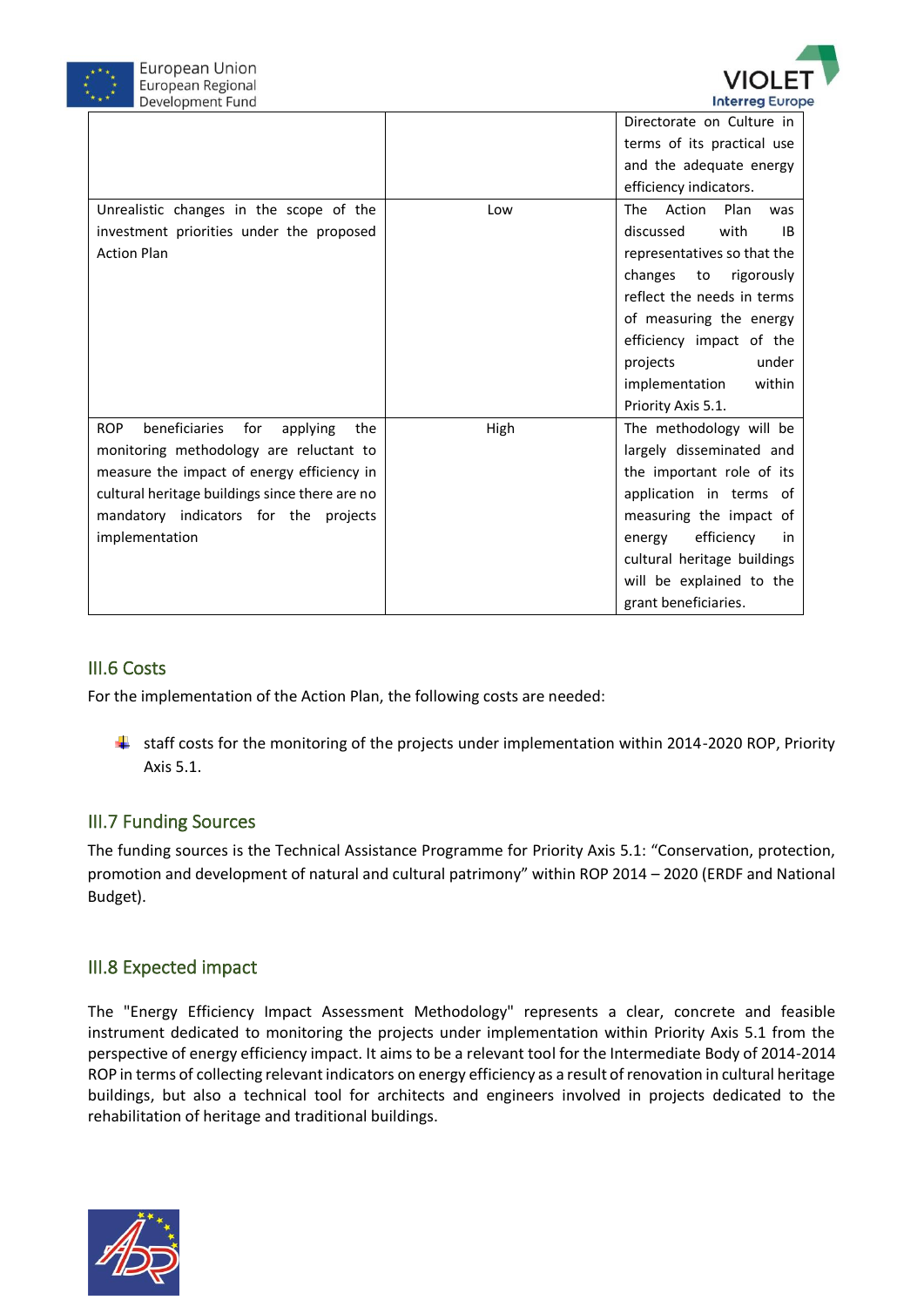

European Union European Regional Development Fund



Therefore, the methodology can be easily transferred to other Regional Development Agencies from Romania, as an instrument to be used for the monitoring of the cultural heritage projects.

The estimated impact of the methodology is to demonstrate and justify the contribution of Priority Axis 5.1. to energy efficiency ROP indicators.

Thus, the new monitoring methodology expands its initial purpose by confirming its "footprint" on energy efficiency and, moreover, by illustrating the harmonious cohabitation between the two sectors - protected monument and energy efficiency, and creating the basis for requested/imposed energy efficiency measures as a mandatory provision for financing rehabilitation and conservation projects aiming at historic monuments.

## <span id="page-19-0"></span>IV – Official Signature(s)